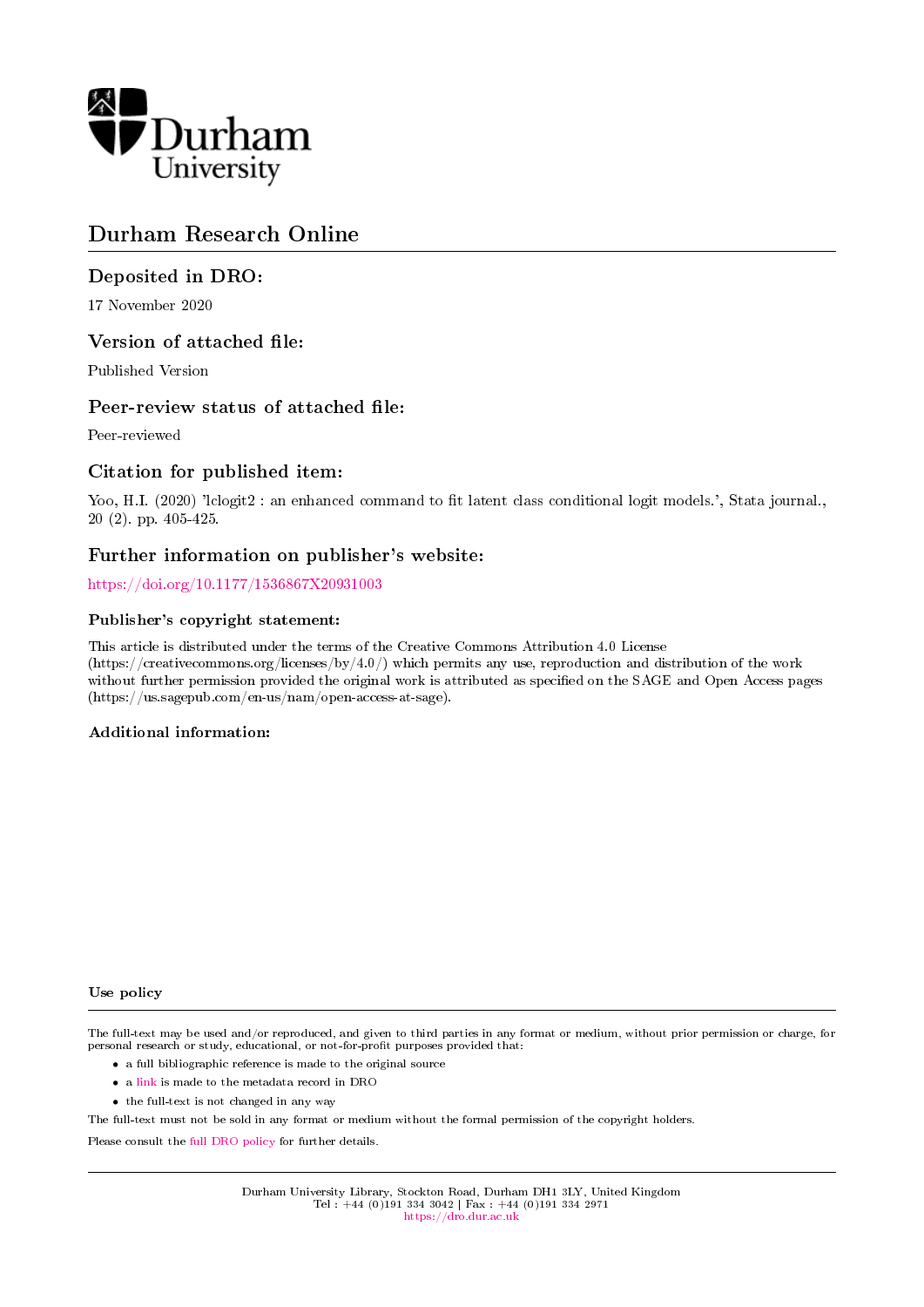# lclogit2: An enhanced command to fit latent class conditional logit models

Hong Il Yoo Durham University Business School Durham, UK h.i.yoo@durham.ac.uk

Abstract. In this article, I describe the lclogit2 command, an enhanced version of lclogit [\(Pacifico and Yoo, 2013,](#page-20-0) Stata Journal 13: 625–639). Like its predecessor, lclogit2 uses the expectation-maximization algorithm to fit latent class conditional logit (LCL) models. But it executes the expectation-maximization algorithm's core algebraic operations in Mata, so it runs considerably faster as a result. It also allows linear constraints on parameters to be imposed more conveniently and flexibly. It comes with the parallel command lclogitml2, a new stand-alone command that uses gradient-based algorithms to fit LCL models. Both lclogit2 and lclogitml2 are supported by a new postestimation command, lclogitwtp2, that evaluates willingness-to-pay measures implied by fitted LCL models.

Keywords: st0601, lclogit2, lclogitml2, lclogitpr2, lclogitcov2, lclogitwtp2, latent class model, conditional logit, expectation-maximization algorithm, lclogit, fmm, finite mixture, mixlogit, mixed logit, willingness to pay

## 1 Introduction

The latent class conditional logit (LCL) model extends the conditional logit model (clogit in Stata) by incorporating a discrete representation of unobserved preference heterogeneity. Algebraically, the LCL likelihood function is a finite mixture of C different conditional logit likelihood functions. Stata 15 introduced the fmm command, which fits many finite mixture models; as of Stata 16, however, fmm does not support clogit as a component model. The community-contributed lclogit command [\(Pacifico and Yoo](#page-20-0) [2013\)](#page-20-0) allows Stata users to fit LCL models. But it underuses Stata's computing capabilities available via the Mata environment and does not allow the component conditional logit models to share any parameter in common.

In this article, I describe lclogit2, an enhanced version of lclogit. Like its predecessor, lclogit2 applies Bhat's [\(1997\)](#page-19-0) expectation-maximization (EM) algorithm to obtain the maximum likelihood estimates (MLEs) of LCL. The EM algorithm is an attractive method to maximize the nonconcave log-likelihood function of LCL because it offers greater numerical stability than the usual Newton-type techniques that ml maximize applies. [Train](#page-20-1) [\(2008\)](#page-20-1) provides a masterful summary of the source of this advantage.

lclogit2 comes with a parallel command, lclogitml2, that fits LCL models using the usual techniques for maximum likelihood estimation. While lclogitml2 is fully functional as a stand-alone command, it may be also used as a postestimation tool for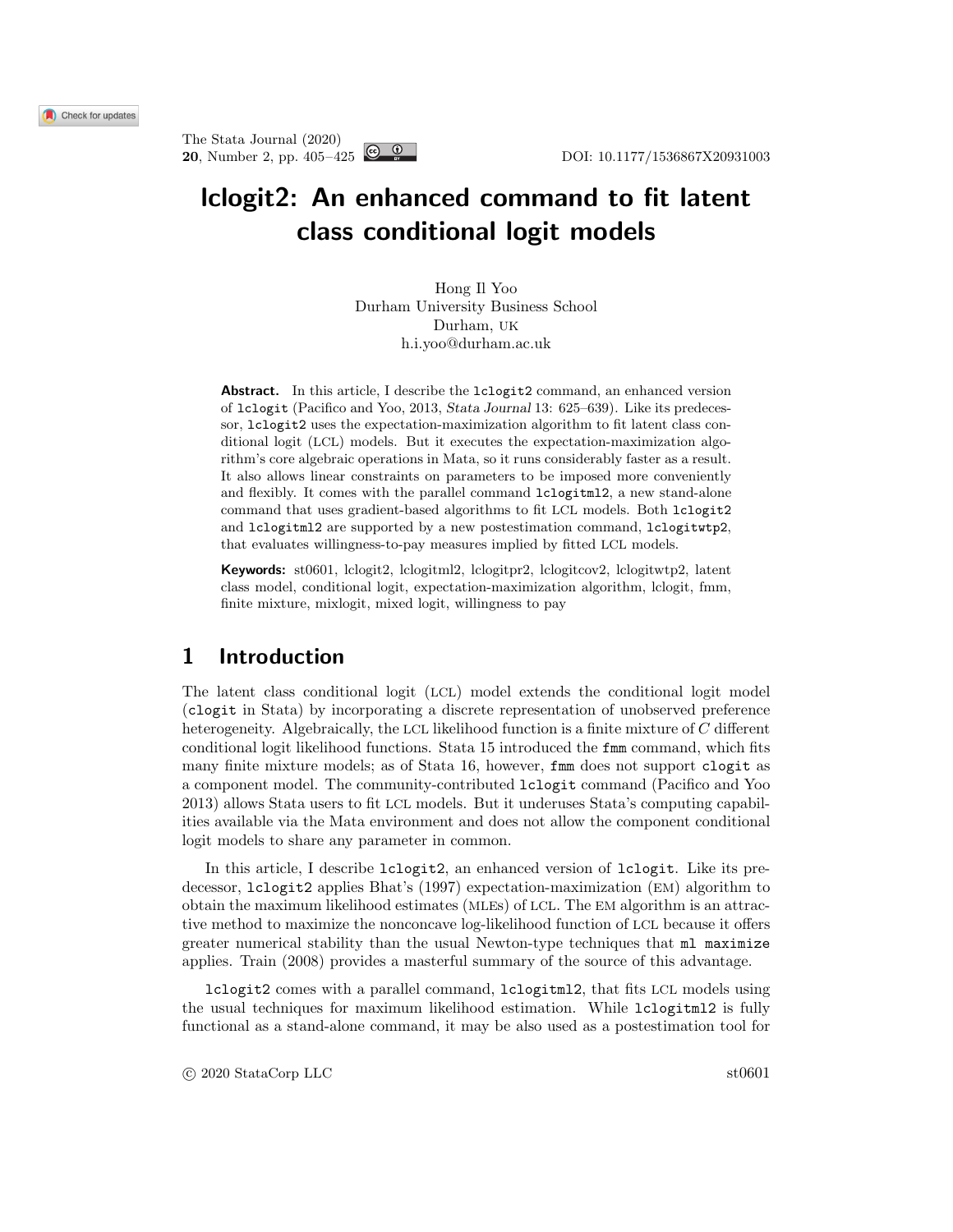lclogit2. The EM algorithm used by lclogit2 (and by lclogit) produces coefficient estimates without standard errors. To draw statistical inferences, users may pass active lclogit2 estimates as starting values to lclogitml2 and obtain the usual ml maximize output table with standard errors.

Major differences between the lclogit2 and lclogit commands may be summarized as follows. To facilitate discussion, let  $\beta_c$  denote a vector of coefficients for the c th clogit component, or latent class, of LCL.

First, lclogit2 estimates a given LCL specification considerably faster than lclogit by using Mata to execute the core algebraic operations of the EM algorithm. lclogit executes the same operations in the regular Stata environment.

Second,  $lclogit2$  allows  $\beta_c$  to include homogeneous coefficients that are identical across classes, as well as heterogeneous coefficients that vary across classes. Hole's [\(2007c\)](#page-20-2) mixlogit command can fit a mixed logit model that includes a combination of nonrandom coefficients and multivariate normal random coefficients. The new feature of lclogit2 allows estimation of a latent class counterpart to such a model specification. lclogit assumes that every coefficient is heterogeneous.

Third, lclogit2 can incorporate any set of linear constraints on  $\beta_c$  for  $c = 1, 2,$  $\ldots$ , C, defined using Stata's constraint command. The constraints may apply within a class (for example, two different coefficients in  $\beta_1$  are equal to 0) as well as across different classes (for example, a coefficient in  $\beta_1$  and the corresponding coefficient in  $\beta_2$ are the same). lclogit can incorporate within-class constraints only and has peculiar syntax requirements for inputting the constraints.

Fourth, lclogitml2 is a stand-alone estimation command. lclogitml, which accompanies lclogit, is simply a wrapper that passes lclogit estimates to another community-contributed command, gllamm [\(Rabe-Hesketh, Skrondal, and Pickles 2002\)](#page-20-3). This difference brings about several advantages:

- a. lclogitml2 uses a log-likelihood evaluator coded in Mata. It estimates a given LCL specification considerably faster than gllamm, which uses an evaluator coded in the regular Stata environment.
- b. lclogitml2 can inherit linear constraints defined for lclogit2. In contrast, to impose the same constraints across lclogit and lclogitml, users must define a set of constraints to comply with the syntax requirements of lclogit and another set of constraints to comply with those of gllamm.
- c. lclogitml2 is better suited to fitting a model with many heterogeneous coefficients. Suppose that each  $\beta_c$  consists of K heterogeneous coefficients so that there are a total of  $C \times K$  heterogeneous coefficients to estimate. In ml model's vernacular, lclogitml2 will add  $C$  "equations", where each equation comprises  $K$ coefficients for a particular class. In contrast, gllamm will add  $C \times K$  equations, where each equation's intercept is a particular coefficient. With a large  $C \times K$ , a call to gllamm (via lclogitml) may fail with an error message stating that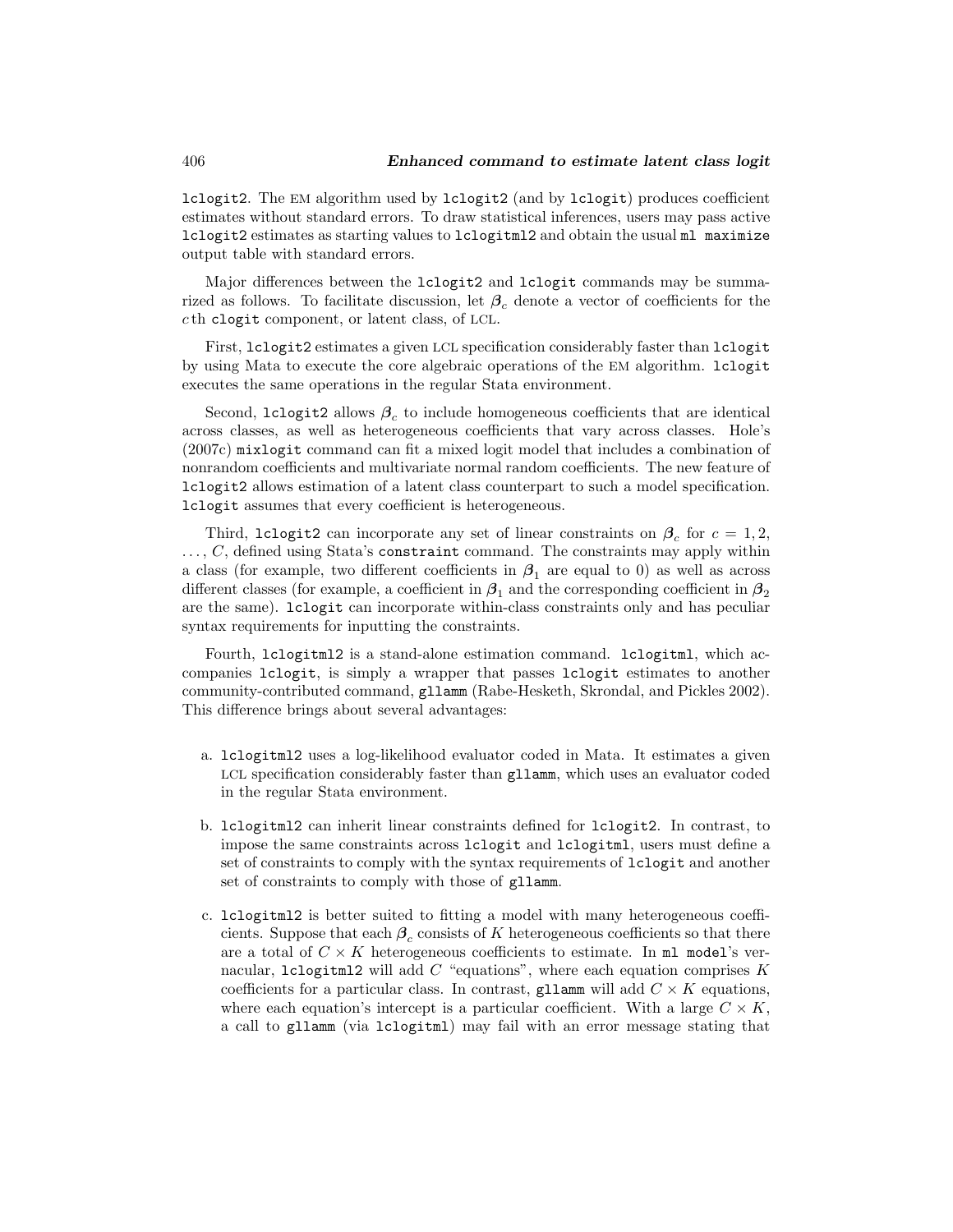some equation is not found, presumably because there is a limit on the number of equations that ml model can receive from gllamm.

Finally, when lclogit2 or lclogitml2 results are active, a new postestimation tool, lclogitwtp2, can calculate willingness-to-pay (WTP) measures implied by the coefficient estimates. Within each class  $c$ , the WTP for attribute  $k$  is calculated as the ratio of the coefficient on that attribute to another coefficient that can be interpreted as the marginal utility of money. In nonmarket valuation studies, such WTP measures are often the main parameters of interest. To derive the WTP measures from lclogit or lclogitml estimates, users need to write their own postestimation programs.

#### 2 Latent class conditional logit

Consider decision maker n making a choice from  $J$  alternatives in each of  $T$  choice occasions, where  $n = 1, 2, \ldots, N$ . Alternative j, available to him or her in occasion t, is described by a row vector of K attributes,  $x_{nji}$ . Denote by  $y_{nji}$  a binary indicator that equals 1 if his or her choice is alternative  $j$ , and 0 otherwise. Under the conditional logit model (clogit in Stata), the joint likelihood of his or her  $T$  choices is given by

<span id="page-3-0"></span>
$$
P_n(\boldsymbol{\beta}) = \prod_{t=1}^T \prod_{j=1}^J \left( \frac{\exp(\boldsymbol{x}_{njt}\boldsymbol{\beta})}{\sum_{h=1}^J \exp(\boldsymbol{x}_{nht}\boldsymbol{\beta})} \right)^{y_{njt}} \tag{1}
$$

where  $\beta$  is a column vector of K coefficients, which can be interpreted as the marginal utilities of the corresponding entries in  $x_{nit}$ . As a matter of fact, clogit (as well as lclogit2 and lclogitml2) can also accommodate datasets with  $T$  varying across decision makers and J varying across decision makers, choice occasions, or both. While T and J in [\(1\)](#page-3-0) must be more accurately written as  $T_n$  and  $J_{nt}$ , the subscripts will be omitted for notational simplicity.[1](#page-3-1)

The LCL extends the conditional logit by incorporating a discrete representation of unobserved preference heterogeneity across decision makers. Specifically, LCL assumes that there are  $C$  distinct types, or "classes", of decision makers and that each class  $c$ makes choices consistent with its own clogit model with utility coefficient vector  $\beta_c$ . Suppose that the probability that decision maker  $n$  belongs to class  $c$  is given by a fractional multinomial logit specification

<span id="page-3-2"></span>
$$
\pi_{nc}(\Theta) = \frac{\exp(z_n \theta_c)}{1 + \sum_{l=1}^{C-1} \exp(z_n \theta_l)}\tag{2}
$$

where  $z_n$  is a row vector of decision maker n's characteristics and the usual constant regressor (that is, 1);  $\theta_c$  is a conformable column vector of membership model coefficients for class c, with  $\theta_C$  normalized to 0 for identification; and  $\Theta = (\theta_1, \theta_2, \dots, \theta_{C-1})$ 

<span id="page-3-1"></span><sup>1.</sup> Stata's User's Guide also omits the subscripts from  $T$  and  $J$  when explaining conditional logit and related models.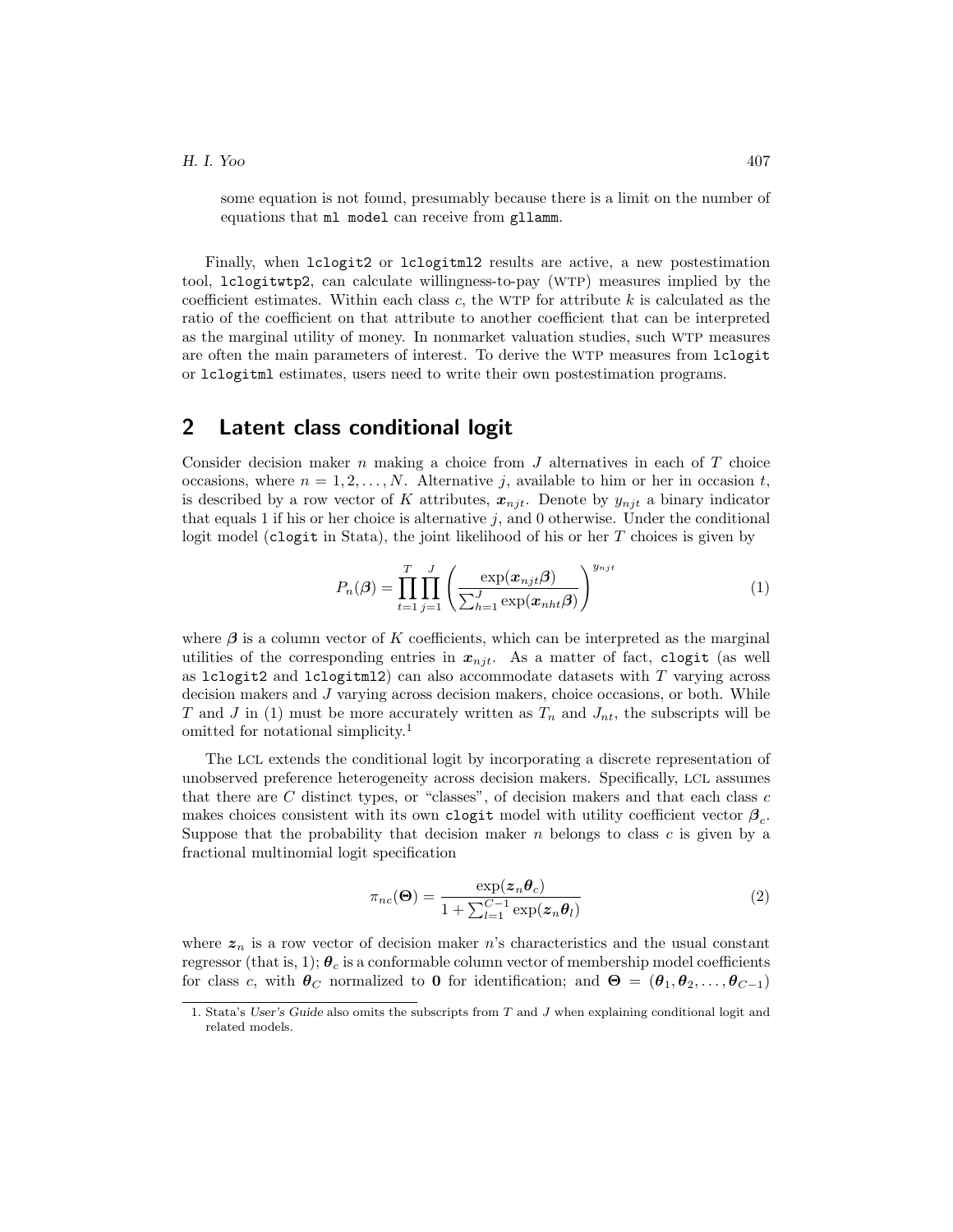denotes a collection of the  $C-1$  identified membership coefficient vectors. Under LCL, the joint likelihood of decision maker  $n$ 's choices is given by

<span id="page-4-1"></span>
$$
L_n(\boldsymbol{B}, \boldsymbol{\Theta}) = \sum_{c=1}^C \pi_{nc}(\boldsymbol{\Theta}) P_n(\boldsymbol{\beta}_c)
$$
\n(3)

where  $\bm{B}=(\bm{\beta}_1,\bm{\beta}_2,\ldots,\bm{\beta}_C)$  denotes a collection of the  $C$  utility coefficient vectors and each  $P_n(\mathcal{B}_c)$  is obtained by evaluating [\(1\)](#page-3-0) at  $\beta = \beta_c$ .

The sample log-likelihood function under LCL can be constructed by adding up the natural log of  $L_n(\mathbf{B}, \mathbf{\Theta})$  across N decision makers in the sample. The command lclogit2 computes the MLE of  $\vec{B}$  and  $\Theta$  by using Bhat's [\(1997\)](#page-19-0) EM algorithm to maximize the sample log-likelihood function. The command lclogitml2 computes the MLEs of the same coefficients by using gradient-based maximization techniques that Stata's ml programs rely on. Unless the EM algorithm has been terminated prior to achieving convergence, lclogitml2 must produce the same estimates as the existing lclogit2 estimates when the gradient-based maximization run uses the latter set of estimates as initial values. [Train](#page-20-1)  $(2008)$  provides a lucid explanation for this equivalence.<sup>[2](#page-4-0)</sup>

### 3 Estimation: lclogit2 and lclogitml2

Both lclogit2 and lclogitml2 require the same data structure as clogit and its extensions, such as mixlogit [\(Hole 2007c\)](#page-20-2) and lclogit [\(Pacifico and Yoo 2013\)](#page-20-0). To aid clarification, let us consider the notation introduced in section 2. The data  $y_{nit}$ ,  $x_{n,i}$ , and  $z_n$  for each distinct triplet of indices  $\{n, j, t\}$  must be organized into a separate row in the dataset (that is, an observation in Stata's vernacular). Within a block of data rows associated with consumer n,  $y_{njt}$  and  $x_{njt}$  thus vary from row to row, whereas  $z_n$ is repeated across all rows.

The syntax diagram for lclogit2 is as follows:

```
lclogit2 \emph{deposit2} \emph{levari} \emph{varivative1} \emph{if} \emph{in} , \emph{group(varname)} rand(varlist2)
     \underline{\mathtt{ncl}}asses(#) \bigl[id(varname) \underline{\mathtt{mem}}bership(varlist3) \underline{\mathtt{const}}raints(\mathit{numlist})
     \texttt{seed}(\#) \texttt{iterate}(\#) \texttt{tolderance}(\#) \texttt{tolerance}(\#) \texttt{tolcheck nology}
```
The syntax diagram for lclogitml2 is similar:

 ${\tt lclogitm12}$   $\emph{depara}$   $\lceil \emph{varlist1} \rceil$   $\lceil \emph{if} \rceil$   $\lceil \emph{in} \rceil$ ,  ${\tt group}(\emph{varname})$   ${\tt rand}(\emph{varlist2})$  $\underline{\mathtt{ncl}}$ asses(#)  $\lceil$ id(*varname*)  $\underline{\mathtt{mem}}$ bership(*varlist3*) constraints(*numlist*)  $\texttt{seed}(\textit{\#})$   $\underline{\texttt{from}}(\textit{init}\textit{...} \textit{species})$  noninteractive options

<span id="page-4-0"></span><sup>2.</sup> As a primer to [Train](#page-20-1) [\(2008\)](#page-20-1), see [Fiebig and Yoo](#page-19-1) [\(2019\)](#page-19-1) and [Pacifico and Yoo](#page-20-0) [\(2013\)](#page-20-0). The former provides an intuitive description of the surrogate objective function that Bhat's [\(1997\)](#page-19-0) EM algorithm uses in lieu of the sample log-likelihood function. The latter provides a short summary of algebraic operations involved in maximizing the surrogate objective function.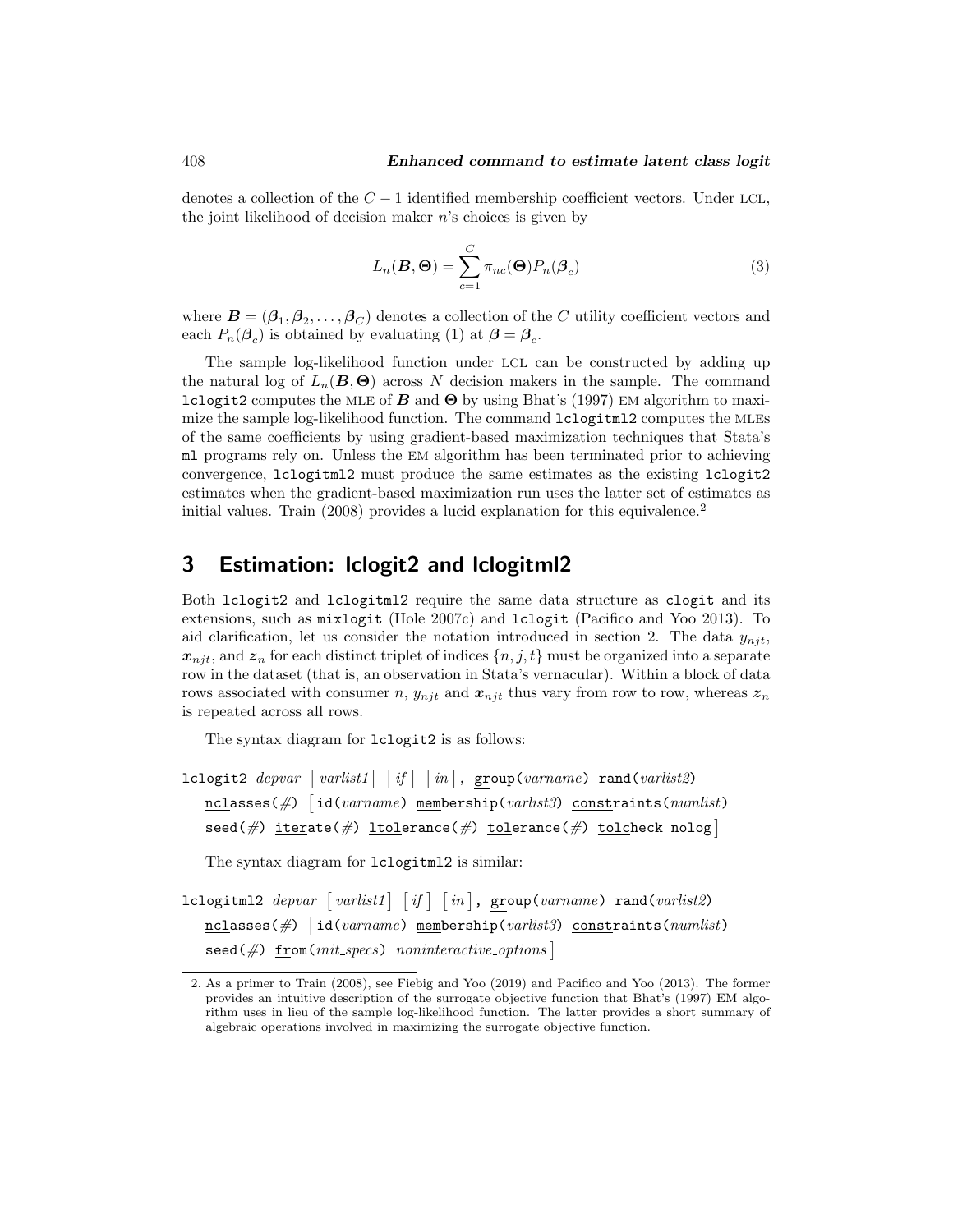The indicator  $y_{nik}$  in section 2 refers to each observation on the dependent variable, depvar. Within a block of data rows associated with consumer  $n$  and choice occasion  $t$ , depvar must be equal to 1 in the row describing the alternative that he or she actually chose and 0 in all the other rows.

Each command has three required options. The required option  $group(varname)$ is identical to the namesake option in clogit, mixlogit, and lclogit and specifies a numeric variable that identifies distinct choice occasions faced by different decision makers. In the context of  $(1)$ , the variable in question tells Stata which J data rows to use when evaluating the clogit formula inside the large round brackets. The variable must take a unique numeric value for each distinct pair of  $n$  and  $t$ , and the value must be repeated across all J data rows associated with that pair.

The required option rand(*varlist2*) is similar to the namesake option in mixlogit and specifies attribute variables whose utility coefficients are assumed to vary from class to class. Sometimes, users may wish to constrain a subset of utility coefficients to be identical across all classes. Such constraints can be conveniently requested by using the optional variative to specify those attributes with class-invariant utility coefficients.<sup>[3](#page-5-0)</sup> To avoid contradiction, do not place a variable in both *varlist2* and *varlist1*. The attribute vector  $x_{nji}$  in section 2 refers to each observation on varilist (and, if specified, varilist).

Finally, the required option  $nclasses(\#)$  specifies the number of classes, C, in [\(3\)](#page-4-1). In empirical research, it is common practice to choose the preferred number of classes by estimating an LCL specification repeatedly with different candidate values for C and inspecting which value optimizes the Bayesian information criterion (BIC). See section 5 for further discussion.

Optional options for lclogit2 include the following:

id(varname) is identical to the namesake option in mixlogit and lclogit and specifies a numeric identifier variable for decision makers. This variable is expected to identify which block of data rows is associated with each decision maker  $n$ ; its value must vary from decision maker to decision maker but remain constant within all data rows for the same decision maker. The default is to assume that group() and id() are identical, which is equivalent to assuming that each decision maker has faced only one choice occasion (that is,  $T = 1$ ).

<span id="page-5-0"></span><sup>3.</sup> When specifying a mixed logit model, users sometimes assume that the coefficient on price is identical across all decision makers, while the coefficients on all other attributes are normally distributed across decision makers. As [Revelt and Train](#page-20-4) [\(1998\)](#page-20-4) have noted, the homogeneous price coefficient makes it easier for gradient-based numerical maximizers to find a solution and ensures that the implied WTP for each nonprice attribute has a finite expected value. To estimate an LCL version of this specification, users may include the price variable in  $varlist1$  and the rest of the attribute variables in varlist2.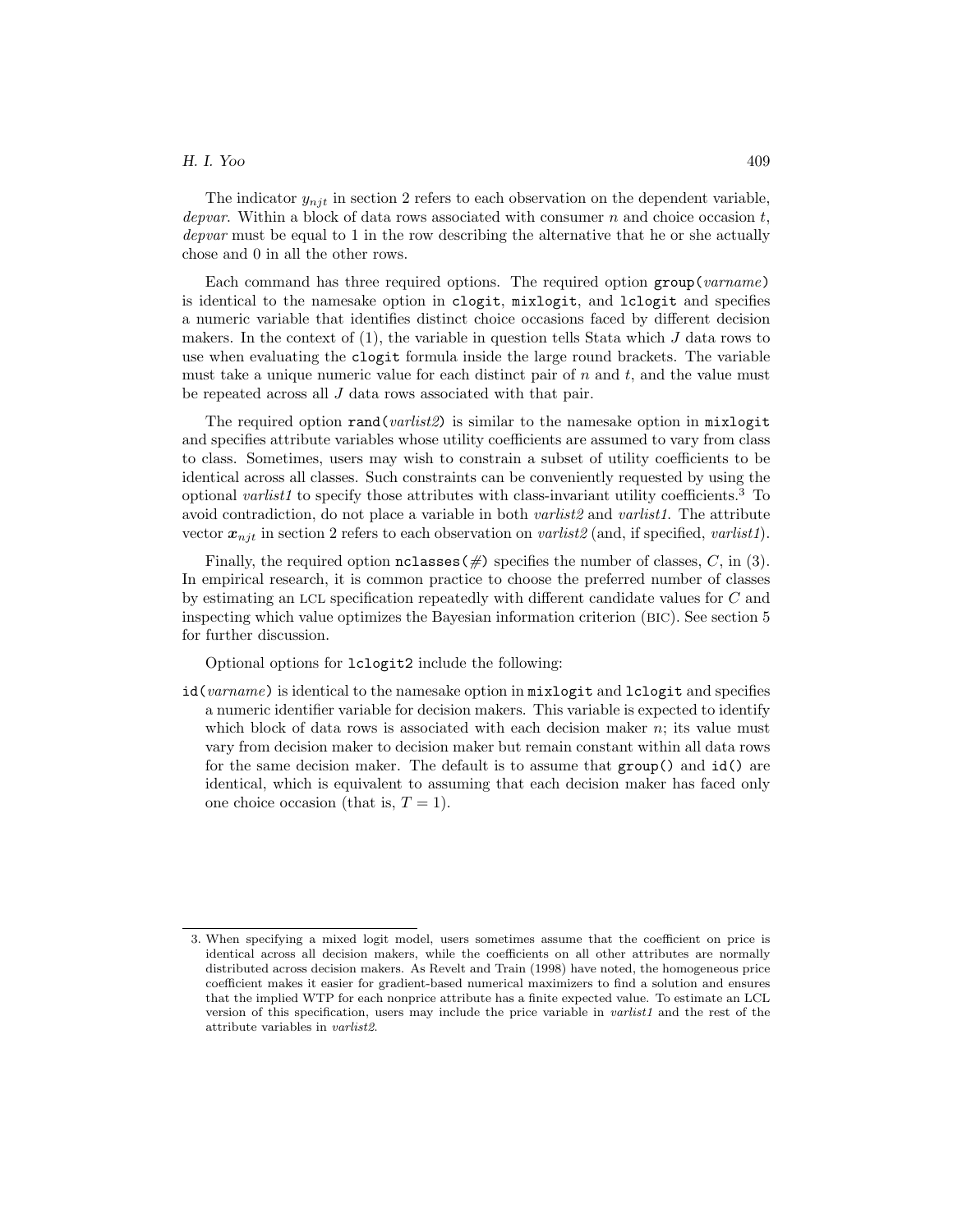- membership( $varlist3$ ) specifies independent variables for the class membership model in [\(2\)](#page-3-2), except the constant regressor of 1, which is always assumed to be included. Together with the constant regressor, each observation on varilist3 makes up  $z_n$ , the vector of decision maker n's characteristics. Within a block of data rows associated with decision maker n, the numerical values of  $varlist3$  must remain constant across all rows. The default is to assume that *varlist*3 is empty; that is,  $z_n$  includes only the constant regressor.
- constraints(numlist) specifies linear constraints to be applied during estimation. The constraints must be defined using the Stata command constraint prior to estimation. The default is to impose no such constraints.

When using constraint, note that equation names for the utility coefficients on *varlist1* and *varlist2* are Fix and Classc, respectively, where c refers to a particular class number. Therefore, the coefficient on *varname* in *varlist1* is [Fix] *varname*. The coefficient on varname in varlist 2 is  $[Class 1]$  varname for class 1,  $[Class 2]$  varname for class 2, and so on.

- $\sec(4)$  sets the seed for pseudouniform random numbers used in computing starting values. See [Pacifico and Yoo](#page-20-0) [\(2013\)](#page-20-0) for the detailed procedure. The default seed is c(seed).
- iterate( $\#$ ) specifies the maximum number of iterations. The default is iterate(1000).
- **ltolerance**  $(\#)$  specifies the tolerance for the log likelihood. When the relative increase in the log likelihood over the last five iterations is less than the specified value, lclogit2 declares convergence. The default is ltolerance(0.00001).
- tolerance  $(\#)$  specifies the tolerance for the coefficient vector. The default is tolerance(0.0004).
- tolcheck requests the use of an extra convergence criterion to reduce the chance of false declaration of convergence. If this option is used, lclogit2 will declare convergence when 1) the relative increase in the log likelihood is smaller than  $lto$ **lerance**() and 2) the relative difference in the coefficient vector is smaller than tolerance() over the last five iterations.
- nolog suppresses the display of an iteration log.

As the syntax diagram above shows, many of the optional options for lclogit2 are also available for lclogitml2. Optional options unique to lclogitml2 are as follows:

- from(init specs) is identical to the namesake option of mixlogit [\(Hole 2007c\)](#page-20-2) and supplies custom starting values for the utility and membership coefficients, that is, **B** and  $\Theta$  in [\(3\)](#page-4-1). The default starting values are obtained by applying the same procedure as what [Pacifico and Yoo](#page-20-0) [\(2013\)](#page-20-0) describe for lclogit.
- noninteractive options refers to extra options for use with  $m$  model in noninteractive mode; see [R] ml.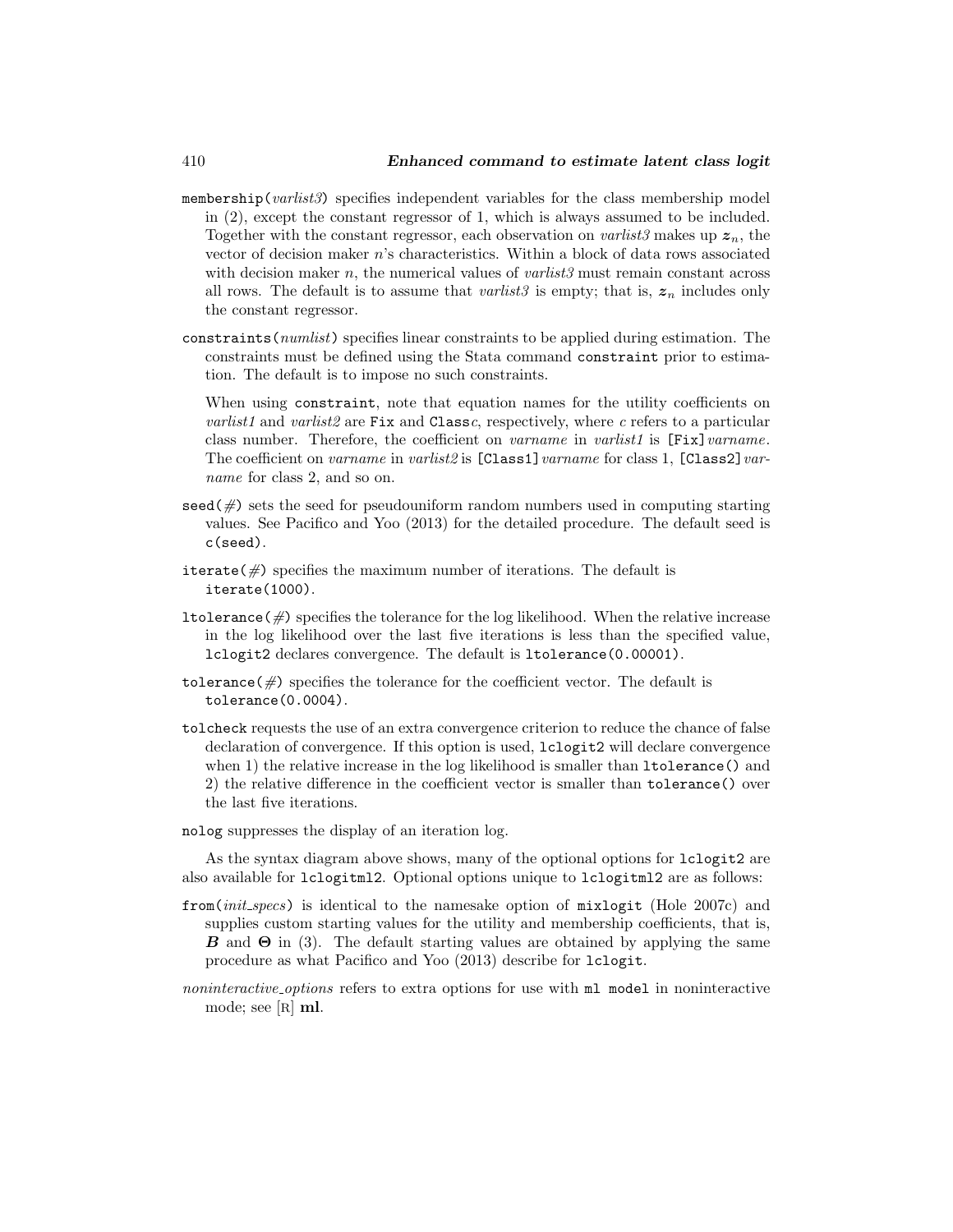### 4 Postestimation: lclogitpr2, lclogitcov2, and lclogitwtp2

Both lclogit2 and lclogitml2 are supported by three postestimation commands: lclogitpr2, lclogitcov2, and lclogitwtp2. For each decision maker, lclogitpr2 predicts choice probabilities associated with each alternative in each choice situation that he or she has faced, as well as class membership probabilities. lclogitcov2 computes variances and covariances of class-specific utility coefficients  $\beta_1, \beta_2, \ldots, \beta_C$ , by considering them as a discrete random variable with probability masses given by class membership probabilities  $\pi_{n1}(\Theta), \pi_{n2}(\Theta), \ldots, \pi_{nC}(\Theta)$ . Finally, lclogitwtp2 converts estimated utility coefficients into implied WTP measures similarly to how Hole's [\(2007a\)](#page-19-2) wtp works on clogit coefficients.

The remainder of this section focuses on the syntax diagram for lclogitwtp2, which provides a new postestimation tool that is not available for lclogit. The other two postestimation commands have the same functionalities and syntax diagrams as lclogitpr and lclogitcov which support lclogit, apart from the "2" suffix. [Pacifico and](#page-20-0) [Yoo](#page-20-0) [\(2013\)](#page-20-0) describe 1clogitpr and 1clogitcov in detail.

#### 4.1 Syntax for lclogitwtp2

The attribute vector  $x_{nit}$  typically includes a pecuniary attribute, which allows the researcher to estimate a utility coefficient that can be associated with the marginal utility of money. Often, the pecuniary attribute measures the cost of acquiring a particular alternative. For example, in [Oviedo and Yoo](#page-20-5) [\(2017\)](#page-20-5), each alternative is a reforestation project, and the cost is a required increase in the decision maker's tax liabilities to finance that project. In some applications, the pecuniary attribute may measure income generated by a particular alternative instead. For example, in [Doiron and Yoo](#page-19-3) [\(2017\)](#page-19-3), each alternative is a junior nursing job, and the amount of income is salary earned from that job.

In most nonmarket valuation studies, the index function  $x_{nji}\beta$  is assumed to be linear in the pecuniary attribute. The marginal utility of money is then equal to  $-1$ times the cost coefficient or, alternatively, to the income coefficient itself. Let  $\beta_{k,c}$  be an entry in  $\beta_c$  that is the utility coefficient on attribute k. The WTP for attribute k can be evaluated as  $-1 \times \beta_{k,c}/\beta_{\text{cost},c}$  or  $\beta_{k,c}/\beta_{\text{income},c}$ , depending on whether the pecuniary attribute measures cost or income.[4](#page-7-0)

In the "cost" case, the syntax diagram for lclogitwtp2 is

```
lclogitwtp2, cost(varname) [nonlcom nlcom_options]
```
Similarly, in the "income" case, the syntax diagram for lclogitwtp2 is

```
lclogitwtp2, income(varname) [nonlcom nlcom_options]
```
<span id="page-7-0"></span><sup>4.</sup> Note that the WTP measure is class invariant only when numerator and denominator coefficients are both class invariant. Even when the numerator (denominator) coefficient is constrained to be class invariant, the WTP measure varies from class to class as long as the denominator (numerator) coefficient does.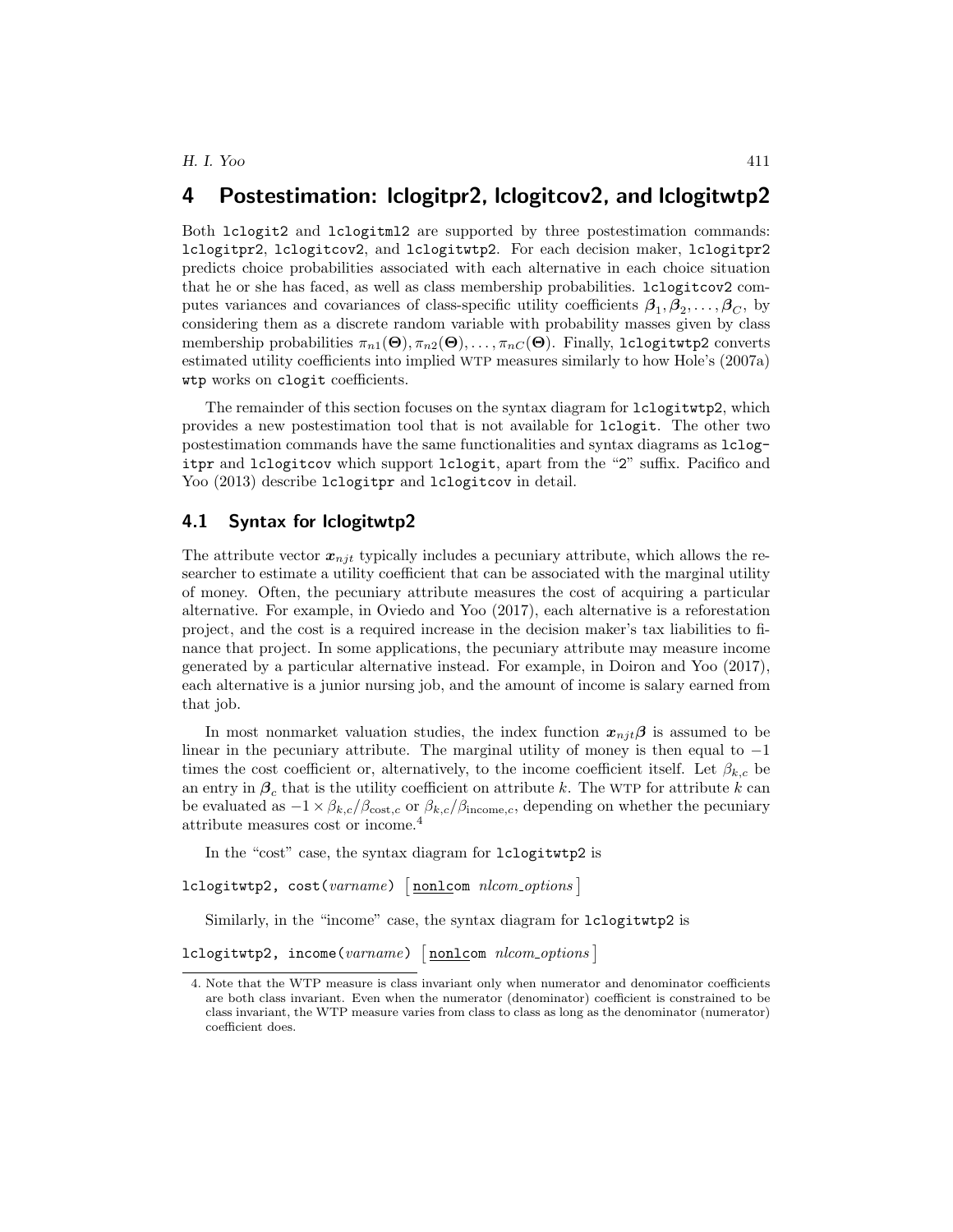The required option  $cost(varname)$  or income(varname) identifies the pecuniary attribute variable, whose coefficient enters the denominator of the WTP formula. When lclogit2 estimates are active, lclogitwtp2 simply reports the implied WTP measures. When lclogitml2 results are active, it also acts as a wrapper for Stata's nlcom command, which it uses to compute standard errors and confidence intervals for the implied WTP measures.

The two optional options are relevant only when lclogitml2 results are active:

nonlcom requests that the command skip the nlcom step and report the WTP measures without test statistics. The default is to execute the nlcom step.

nlcom options refers to options of nlcom; see  $[R]$  nlcom.

### 5 Examples

Just as in clogit, both lclogit2 and lclogitml2 require that the data  $y_{nit}$ ,  $x_{nit}$ , and  $z_n$  for each distinct triplet of indices  $\{n, j, t\}$  (see section 2 for the notation) be organized into a separate row in the dataset. As an example, consider transport.dta, available on the Stata Press website.[5](#page-8-0) This fictitious dataset has been generated to imitate a sample of  $N = 500$  decision makers choosing from  $J = 4$  alternative transport modes (car, public transport, bicycle, or walk) in each of  $T = 3$  choice situations. Each choice occasion refers to a different time of the year, so the decision maker's age in decades (age), income in \$10,000s (income), and full- or part-time employment status (parttime) may vary from occasion to occasion. Each alternative mode is described by its cost (trcost) in dollars and required travel time (trtime) in hours. Before we proceed, the contents of trtime will be modified to measure savings in travel time relative to walking. Following this change, the coefficient on trtime can be interpreted as the marginal utility of one hour saved in travel time relative to walking.

```
. use https://www.stata-press.com/data/r16/transport
(Transportation choice data)
. quietly by id t: replace trtime = trtime [4] - trtime [-n]
```
The first 12 rows of the dataset are displayed below. The variables id, t, and alt identify decision makers  $(n = 1, 2, \ldots, 500)$ , choice occasions  $(t = 1, 2, 3)$ , and alternatives  $(j = 1, 2, 3, 4)$ , respectively. Each row of choice is  $y_{n,i}$ , and each row of trcost and trtime is  $x_{nit}$ . Decision maker 1 turns out to be someone who traveled by car in all three occasions. While each row of age, income, and parttime records the decision maker's characteristics, it is repeated only within a choice occasion, not across all data rows associated with the same decision maker. In other words, the row does not make up  $z_n$ , and the three variables cannot be included in *varlist3* to model membership probabilities. Instead, users may consider interacting each demographic variable with trcost and traine and including the interaction terms in *varlist1* or *varlist2*. As [Train](#page-20-6)

<span id="page-8-0"></span><sup>5.</sup> This is an example dataset used by Stata 16's new cmxtmixlogit command, which allows users to fit mixed logit models for panel data. Compared with Hole's [\(2007c\)](#page-20-2) mixlogit, the new command provides more choices for mixing distributions and Monte Carlo integration methods.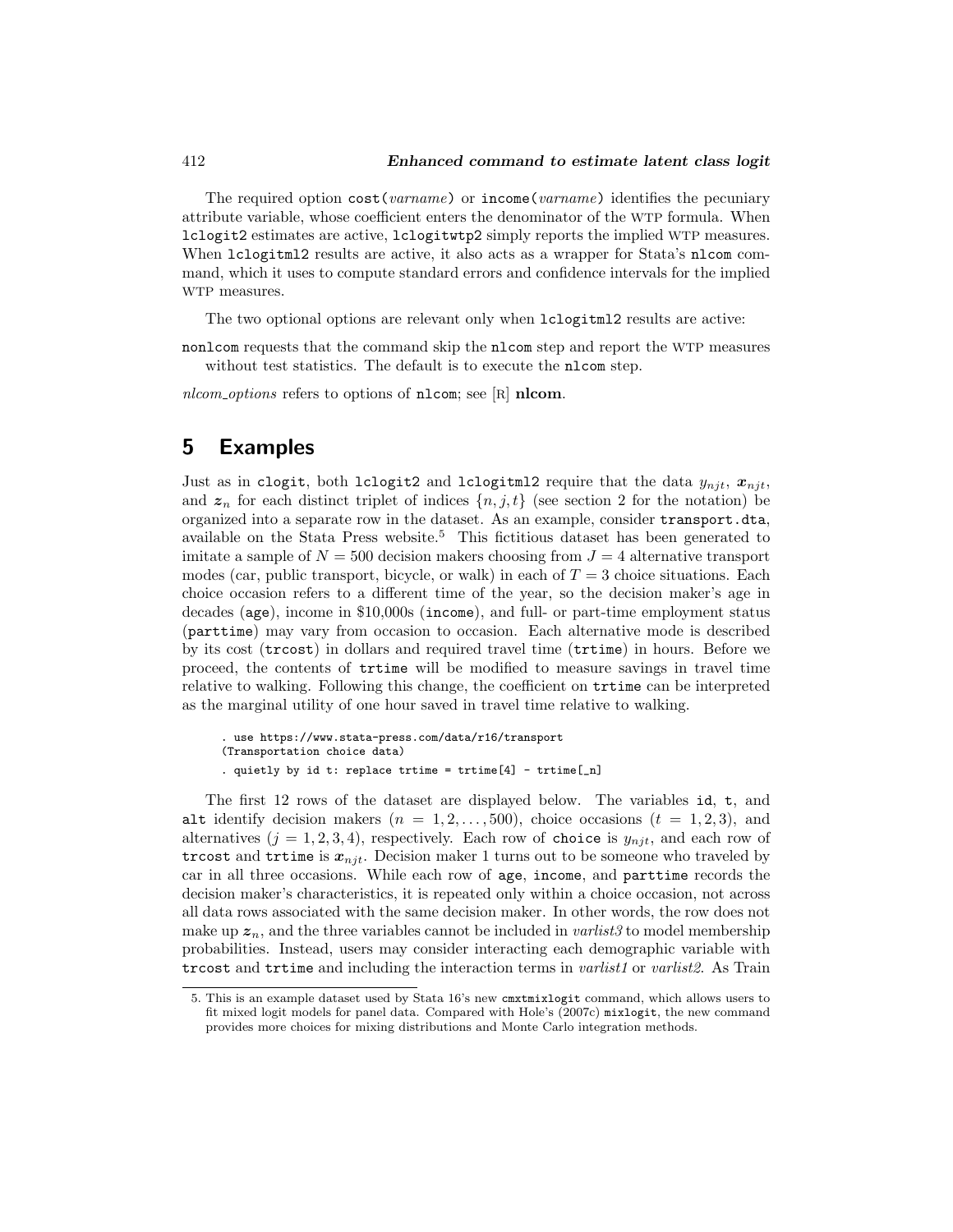[\(2009,](#page-20-6) chap. 3) explains, including the interaction terms is equivalent to specifying the utility coefficient on each attribute as a linear function of the demographic variables.

|     | id           | t              | alt     | choice   | trcost | trtime  | age | income | parttime  |
|-----|--------------|----------------|---------|----------|--------|---------|-----|--------|-----------|
| 1.  |              | 1              | Car     | 1        | 4.14   | 0.01    | 3.0 | 3      | Full-time |
| 2.  |              | 1              | Public  | $\Omega$ | 4.74   | $-0.29$ | 3.0 | 3      | Full-time |
| 3.  | 1            | 1              | Bicycle | $\Omega$ | 2.76   | $-0.23$ | 3.0 | 3      | Full-time |
| 4.  | 1            | 1              | Walk    | $\Omega$ | 0.92   | 0.00    | 3.0 | 3      | Full-time |
| 5.  |              | $\overline{2}$ | Car     | 1        | 8.00   | 0.25    | 3.2 | 5      | Full-time |
| 6.  |              | $\overline{2}$ | Public  | 0        | 3.14   | 0.27    | 3.2 | 5      | Full-time |
| 7.  | $\mathbf{1}$ | $\overline{2}$ | Bicycle | $\Omega$ | 2.56   | 0.21    | 3.2 | 5      | Full-time |
| 8.  | 1            | $\overline{2}$ | Walk    | $\Omega$ | 0.64   | 0.00    | 3.2 | 5      | Full-time |
| 9.  |              | 3              | Car     | 1        | 1.76   | 0.41    | 3.4 | 5      | Part-time |
| 10. | 1            | 3              | Public  | $\Omega$ | 2.25   | 0.09    | 3.4 | 5      | Part-time |
| 11. | 1            | 3              | Bicycle | 0        | 0.92   | $-0.47$ | 3.4 | 5      | Part-time |
| 12. | $\mathbf{1}$ | 3              | Walk    | $\Omega$ | 0.58   | 0.00    | 3.4 | 5      | Part-time |
|     |              |                |         |          |        |         |     |        |           |

. list in 1/12, sepby(t)

Like clogit, both lclogit2 and lclogitml2 require a variable that identifies all data rows associated with each distinct pair of decision maker  $n$  and choice occasion t. As the first command line below shows, such a variable can be generated using the egen command's group() function. To include alternative-specific intercepts in the LCL model, we create in the second command line alternative-specific constants. Variable asc1 is set to 1 in all data rows for car and 0 everywhere else. Variables asc2, asc3, and asc4 are similarly defined in relation to public transport, bicycle, and walk, respectively. The last variable will be excluded from the model to achieve identification.

```
. egen gid = group(id t)
```
. quietly tabulate alt, generate(asc)

How many classes, C, should LCL allow for? In many empirical studies, including my own [\(Yoo and Doiron 2013;](#page-20-7) [Doiron and Yoo 2017,](#page-19-3) [2020;](#page-19-4) [Oviedo and Yoo 2017\)](#page-20-5), this question is addressed by repeatedly fitting the same LCL model with different numbers of classes and inspecting which number leads to the best model in terms of the BIC. lclogit2 calculates and stores the fitted model's BIC in e(bic), facilitating this specification search.<sup>[6](#page-9-0)</sup>

<span id="page-9-0"></span><sup>6.</sup> The command also stores the Akaike information criterion (AIC) in e(aic) and the consistent Akaike information criterion (CAIC) in e(caic). AIC equals  $-2 \ln L + 2m$ , where  $\ln L$  is the maximized sample log likelihood and  $m$  is the total number of estimated parameters, that is, linearly independent coefficients in  $\bf{B}$  and  $\bf{\Theta}$  in [\(3\)](#page-4-1). BIC and CAIC penalize inclusion of extra parameters using penalty functions that increase in the number of decision makers, N: BIC =  $-2 \ln L + m \ln N$ and CAIC =  $-2 \ln L + m(1 + \ln N)$ . In my own experience, BIC and CAIC often favor the same number of classes. AIC almost always prefers more classes than BIC, but I have often found the convergence of AIC-preferred models dubious: their log-likelihood function is often not concave at the supposed maximum.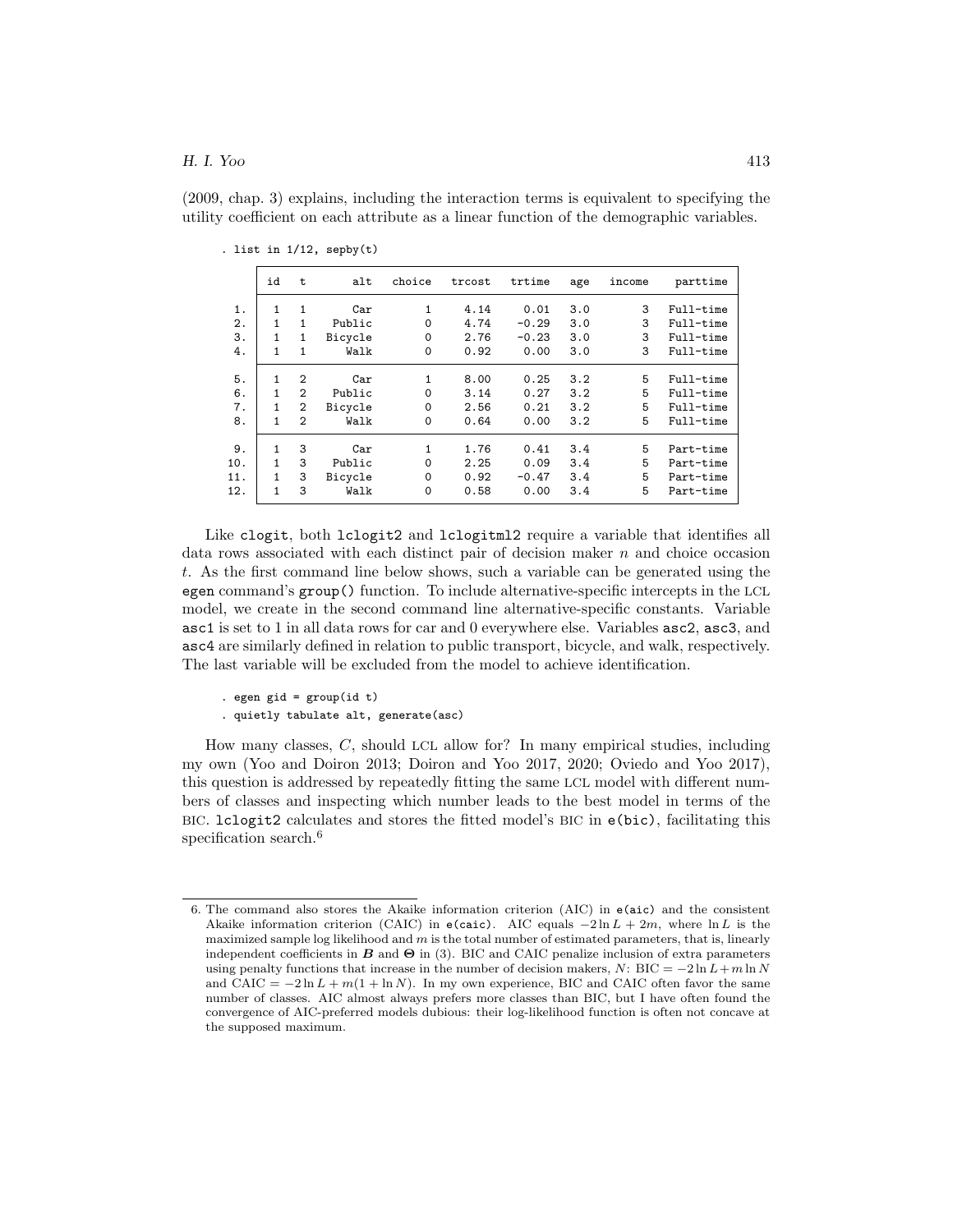The lclogit2 example below shows that BIC is 2316.537 with two classes. The two-class model appears to be an optimal model for this fictitious dataset. While not reported, raising the number of classes (in  $nc1()$ ) to three slightly worsens BIC to 2318.831, and raising it further to four results in numerical convergence problems. For each class c, the output table reports the estimates of utility coefficients  $\beta_c$  and membership probability (that is, class share)  $\pi_{nc}(\Theta)$ . Users interested in the estimates of  $\Theta$ can inspect the full coefficient vector stored in e(b). In the present application, because  $z_n$  includes only the constant regressor (that is, varlist 3 is empty),  $\pi_{nc}(\Theta)$  is the same across all decision makers. If  $\pi_{nc}(\Theta)$  varies from decision maker to decision maker, the output table will report sample average class shares.

```
. lclogit2 choice, ncl(2) rand(trcost trtime asc1 asc2 asc3) group(gid) id(id)
> seed(1234)
Iteration 0: log likelihood = -1235.2979(output omitted )
Iteration 38: log likelihood = -1124.0883
Iteration 39: log likelihood = -1124.0881
Latent class model with 2 latent classes
```

| Variable                                 | Class 1                                      | Class2                                       |
|------------------------------------------|----------------------------------------------|----------------------------------------------|
| trcost<br>trtime<br>asc1<br>asc2<br>asc3 | $-0.421$<br>1.127<br>5.213<br>2.185<br>1.265 | $-1.338$<br>0.599<br>4.769<br>2.567<br>0.851 |
| Class Share                              | 0.528                                        | 0.472                                        |

```
Note: Model estimated via EM algorithm
. display e(bic)
2316.537
```
To obtain standard errors for the lclogit2 estimates, users can pass the estimates through to lclogitml2 as initial values, as shown below. In the lclogitml2 output table, equations Class1, Class2, and Share1 correspond to  $\boldsymbol{\beta}_1,\boldsymbol{\beta}_2,$  and  $\boldsymbol{\theta}_1$ , respectively.<sup>[7](#page-10-0)</sup> The estimation results are stored in Stata's memory under the name ML 2 to be recalled later in other examples.

<span id="page-10-0"></span><sup>7.</sup> Users can request that the lclogitml2 results be reported in the lclogit2 output table by typing lclogit2 (without any other input) at the command prompt while lclogitml2 results are active.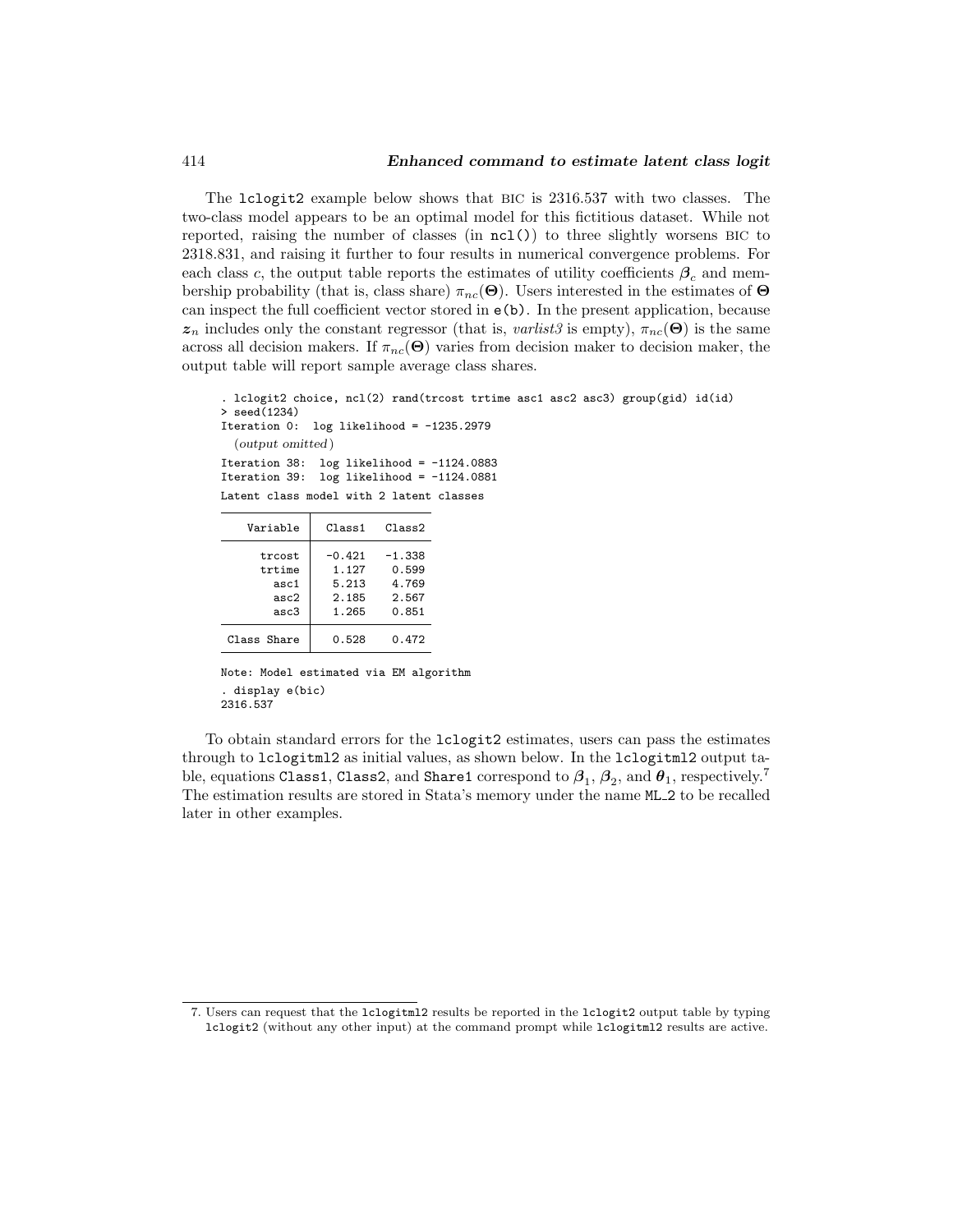```
. matrix start = e(b). lclogitml2 choice, ncl(2) rand(trcost trtime asc1 asc2 asc3) group(gid)
> id(id) from(start)
Iteration 0: log likelihood = -1124.0881
  (output omitted )
Iteration 3: log likelihood = -1124.0873
Latent class model with 2 latent classes
```

| choice  | Coef.       | Std. Err. | $\mathbf{z}$ | P >  z | [95% Conf. Interval] |             |
|---------|-------------|-----------|--------------|--------|----------------------|-------------|
| Class 1 |             |           |              |        |                      |             |
| trcost  | $-.4226611$ | .0742005  | $-5.70$      | 0.000  | $-.5680915$          | $-.2772308$ |
| trtime  | 1.118927    | .5770978  | 1.94         | 0.053  | $-.0121644$          | 2.250017    |
| asc1    | 5.213921    | .6156628  | 8.47         | 0.000  | 4.007244             | 6.420597    |
| asc2    | 2.184848    | .5333783  | 4.10         | 0.000  | 1.139446             | 3.230251    |
| asc3    | 1.263461    | .5262117  | 2.40         | 0.016  | .2321045             | 2.294817    |
| Class2  |             |           |              |        |                      |             |
| trcost  | $-1.341305$ | .1165183  | $-11.51$     | 0.000  | $-1.569677$          | -1.112934   |
| trtime  | .5990337    | .1978343  | 3.03         | 0.002  | .2112856             | .9867817    |
| asc1    | 4.769738    | .3333981  | 14.31        | 0.000  | 4.116289             | 5.423186    |
| asc2    | 2.570557    | .2447134  | 10.50        | 0.000  | 2.090928             | 3.050187    |
| asc3    | .8512455    | .1683559  | 5.06         | 0.000  | .521274              | 1.181217    |
| Share1  |             |           |              |        |                      |             |
| cons    | .1174352    | .1941178  | 0.60         | 0.545  | $-.2630287$          | .4978992    |

. estimates store ML\_2

Note that in the present example, lclogitml2 manages to locate a slightly higher sample log likelihood than lclogit2, even though theoretically the EM algorithm should have located a local maximum. This type of numerical difference may arise because the default of lclogit2 is to declare convergence when the relative increase in the log likelihood is smaller than ltolerance() (see section 3), whereas lclogitml2 uses Stata's gradient-based optimizers, which apply a more strict set of convergence criteria (see the help file for ml maximize). The tolcheck option of lclogit2, which was not available for lclogit, requests that the EM algorithm add the relative change in the coefficient vector as another criterion. Users who favor numerical accuracy over computational speed may execute lclogit2 with tolcheck to minimize, if not eliminate, the numeri-cal difference.<sup>[8](#page-11-0)</sup>

The new postestimation tool lclogitwtp2 allows users to convert the utility coefficients for Class1 and Class2 into their monetary equivalents or WTP measures. Because trcost measures the cost of each transport mode, the marginal utility of money is given by  $-1 \times$  its coefficient. Thus, lclogitwtp2 must be executed with cost(trost), instead of income(trcost), as the required option. The output is displayed below and includes standard errors and confidence intervals produced by nlcom because the active

<span id="page-11-0"></span><sup>8.</sup> Based on my experience, if users plan on using lclogit2 as a tool to obtain initial values for lclogitml2, the use of tolcheck is unlikely to alter the final results. Even without this option, lclogit2 can find a solution that is close to a local maximum, so toggling on tolcheck does not affect which maximum lclogitml2 finally converges to.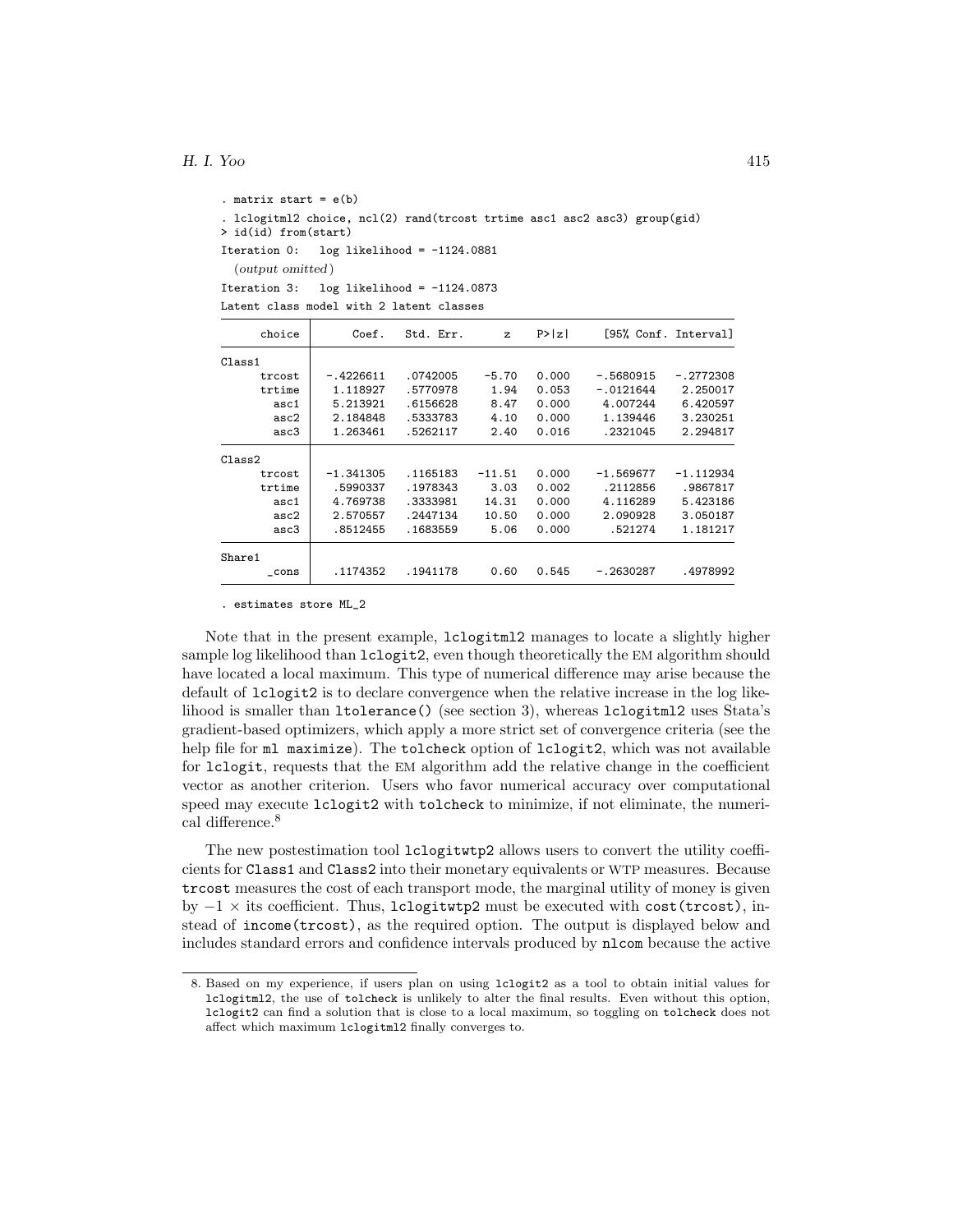results are for  $lclogitm12.<sup>9</sup>$  $lclogitm12.<sup>9</sup>$  $lclogitm12.<sup>9</sup>$  Had the active results been for  $lclogit2$  instead, only the first table in the output would have been displayed. The coefficient on trtime in each class measures how much (in dollars) each person in that class is willing to pay for one hour saved in travel time relative to walking. To test a hypothesis involving two or more WTP coefficients, users may execute lclogitwtp2 with nlcom's post option and then use the test command.

. lclogitwtp2, cost(trcost) Willingness-to-pay (WTP) coefficients

| WTP for | $C1$ ass1 | Class2 |
|---------|-----------|--------|
| trtime  | 2.647     | 0.447  |
| asc1    | 12.336    | 3.556  |
| asc2    | 5.169     | 1.916  |
| asc3    | 2.989     | 0.635  |

Please wait: -nlcom- is calculating standard errors for the WTP coefficients.

C1\_trtime: \_b[Class1:trtime] / (-1 \* \_b[Class1:trcost]) C1\_asc1: \_b[Class1:asc1] /  $(-1 * _b[Class1:trost])$ C1\_asc2: \_b[Class1:asc2] /  $(-1 * _b[Class1:trcost])$  $C1$ <sub>\_asc</sub>3: \_b[ $C1$ ass1:asc3] /  $(-1 * _b[C1ass1:trost])$ C2\_trtime: \_b[Class2:trtime] / (-1 \* \_b[Class2:trcost])

C2\_asc1: \_b[Class2:asc1] / (-1 \* \_b[Class2:trcost])

| $C2$ asc $2$ :<br>$C2$ asc $3$ : | $b[Class2:asc2] / (-1 * b[Class2:trost])$<br>$_b[Class2:asc3] / (-1 * b[Class2:trost])$ |           |              |        |             |                      |
|----------------------------------|-----------------------------------------------------------------------------------------|-----------|--------------|--------|-------------|----------------------|
| choice                           | Coef.                                                                                   | Std. Err. | $\mathbf{z}$ | P >  z |             | [95% Conf. Interval] |
| C1 trtime                        | 2.647337                                                                                | 1.474857  | 1.79         | 0.073  | $-.2433292$ | 5.538003             |
| $C1$ asc $1$                     | 12.33594                                                                                | 2.028533  | 6.08         | 0.000  | 8.360084    | 16.31179             |
| $C1$ asc $2$                     | 5.169268                                                                                | 1.391943  | 3.71         | 0.000  | 2.441109    | 7.897426             |
| $C1$ asc $3$                     | 2.989299                                                                                | 1.301158  | 2.30         | 0.022  | .439076     | 5.539522             |
| C2 trtime                        | .446605                                                                                 | .1479973  | 3.02         | 0.003  | .1565356    | .7366744             |
| $C2$ asc $1$                     | 3.556041                                                                                | .250291   | 14.21        | 0.000  | 3.06548     | 4.046603             |
| $C2$ asc $2$                     | 1.916459                                                                                | .150539   | 12.73        | 0.000  | 1.621408    | 2.21151              |
| $C2$ asc $3$                     | .6346396                                                                                | .1225004  | 5.18         | 0.000  | .3945432    | .8747359             |

Both lclogit2 and lclogitml2 allow users to impose any set of linear constraints, defined by Stata's constraint command in the usual manner. The constraints may apply within the same class, as well as between different classes. In contrast, lclogit can incorporate within-class constraints only and has peculiar syntax requirements for inputting the constraints.[10](#page-12-1) The lclogitml2 example below constrains the coefficient on trcost to be the same across class 1 and class 2. The output is omitted from reporting because it is identical in substance to another output example to follow immediately.

<span id="page-12-0"></span><sup>9.</sup> Hole's [\(2007a\)](#page-19-2) wtp allows users to choose from three different approaches to computing confidence intervals for WTP that have been described in [Hole](#page-20-8) [\(2007b\)](#page-20-8). By acting as a wrapper for nlcom, lclogitwtp2 adopts the first of the three approaches, known as the delta method.

<span id="page-12-1"></span><sup>10.</sup> See [Pacifico and Yoo](#page-20-0) [\(2013\)](#page-20-0) for further information.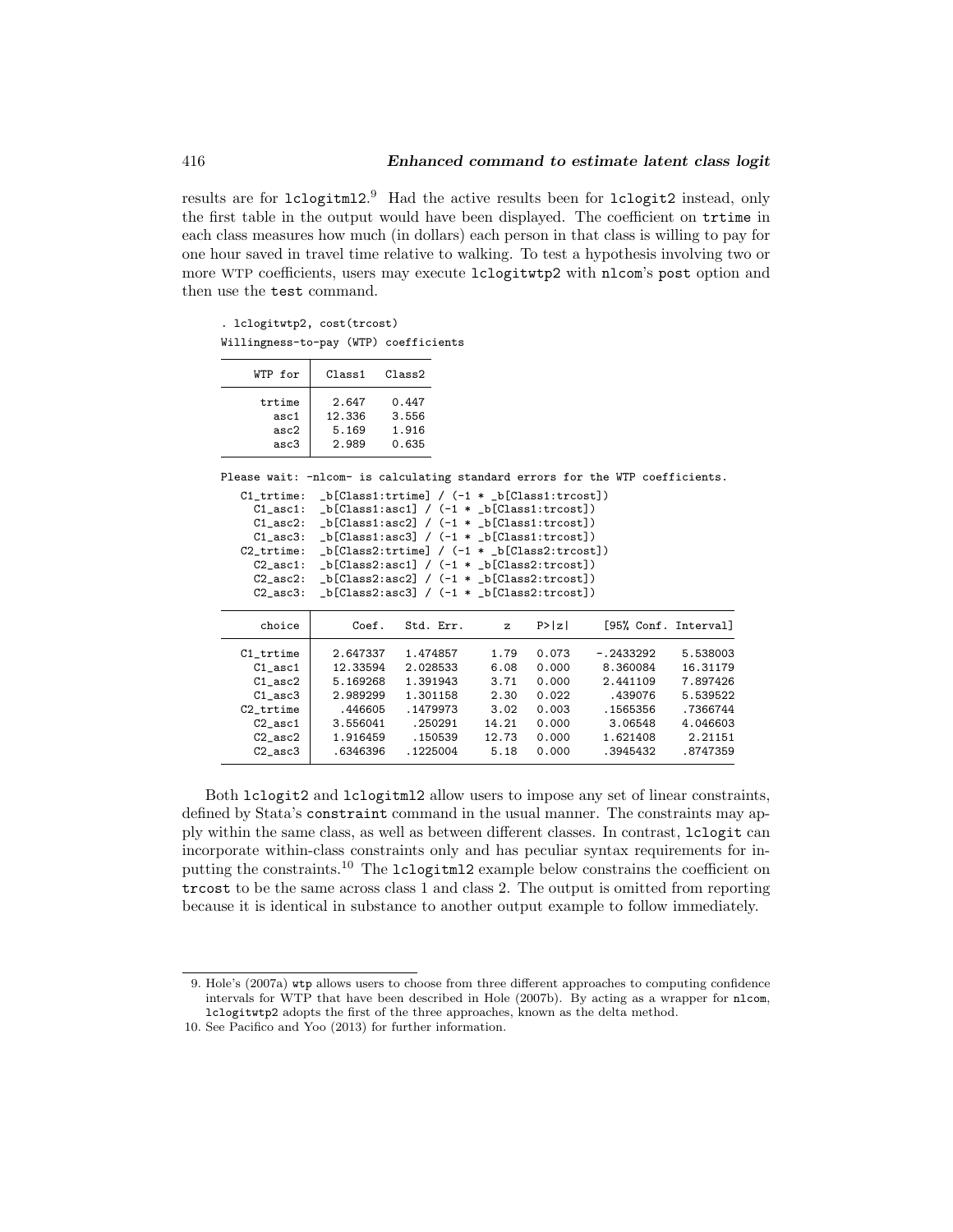```
. constraint 1 [Class1]trcost = [Class2]trcost
. estimates restore ML_2
(results ML_2 are active now)
. matrix start = e(b). lclogitml2 choice, ncl(2) rand(trcost trtime asc1 asc2 asc3) group(gid)
> id(id) from(start) constraint(1)
  (output omitted )
```
In a two-class model, constraining a coefficient to be the same across class 1 and class 2 is equivalent to making that coefficient class invariant. Users can introduce class-invariant coefficients more conveniently by moving relevant attribute variables from varlist2 in rand() to varlist1 as illustrated below. The required option rand() and associated distinction between *varlist1* and *varlist2* are irrelevant to  $lcl$ ogit. The older command assumes that all coefficients vary from class to class and expects all attribute variables to be specified in the position of varlist1.

```
. estimates restore ML_2
(results ML_2 are active now)
. lclogitml2 choice trcost, ncl(2) rand(trtime asc1 asc2 asc3) group(gid)
> id(id) continue
Iteration 0: log likelihood = -1237.2847 (not concave)
  (output omitted )
Iteration 7: log likelihood = -1145.5241
Latent class model with 2 latent classes
```

| choice | Coef.     | Std. Err. | $\mathbf{z}$ | P >  z |             | [95% Conf. Interval] |
|--------|-----------|-----------|--------------|--------|-------------|----------------------|
| Class1 |           |           |              |        |             |                      |
| trtime | .5789143  | .1667984  | 3.47         | 0.001  | .2519954    | .9058331             |
| asc1   | 3.829321  | .2540867  | 15.07        | 0.000  | 3.33132     | 4.327321             |
| asc2   | 1.998434  | .1799878  | 11.10        | 0.000  | 1.645664    | 2.351203             |
| asc3   | .6756294  | .1481346  | 4.56         | 0.000  | .385291     | .9659679             |
| Class2 |           |           |              |        |             |                      |
| trtime | 1.448878  | .8711226  | 1.66         | 0.096  | $-.2584905$ | 3.156247             |
| asc1   | 8.841724  | .9494208  | 9.31         | 0.000  | 6.980894    | 10.70255             |
| asc2   | 3.434056  | .86774    | 3.96         | 0.000  | 1.733316    | 5.134795             |
| asc3   | 1.995432  | .8943154  | 2.23         | 0.026  | .242606     | 3.748258             |
| Share1 |           |           |              |        |             |                      |
| cons   | .235064   | .160667   | 1.46         | 0.143  | $-.0798374$ | .5499655             |
| Fix    |           |           |              |        |             |                      |
| trcost | -.9392836 | .0506779  | $-18.53$     | 0.000  | $-1.038611$ | -.8399567            |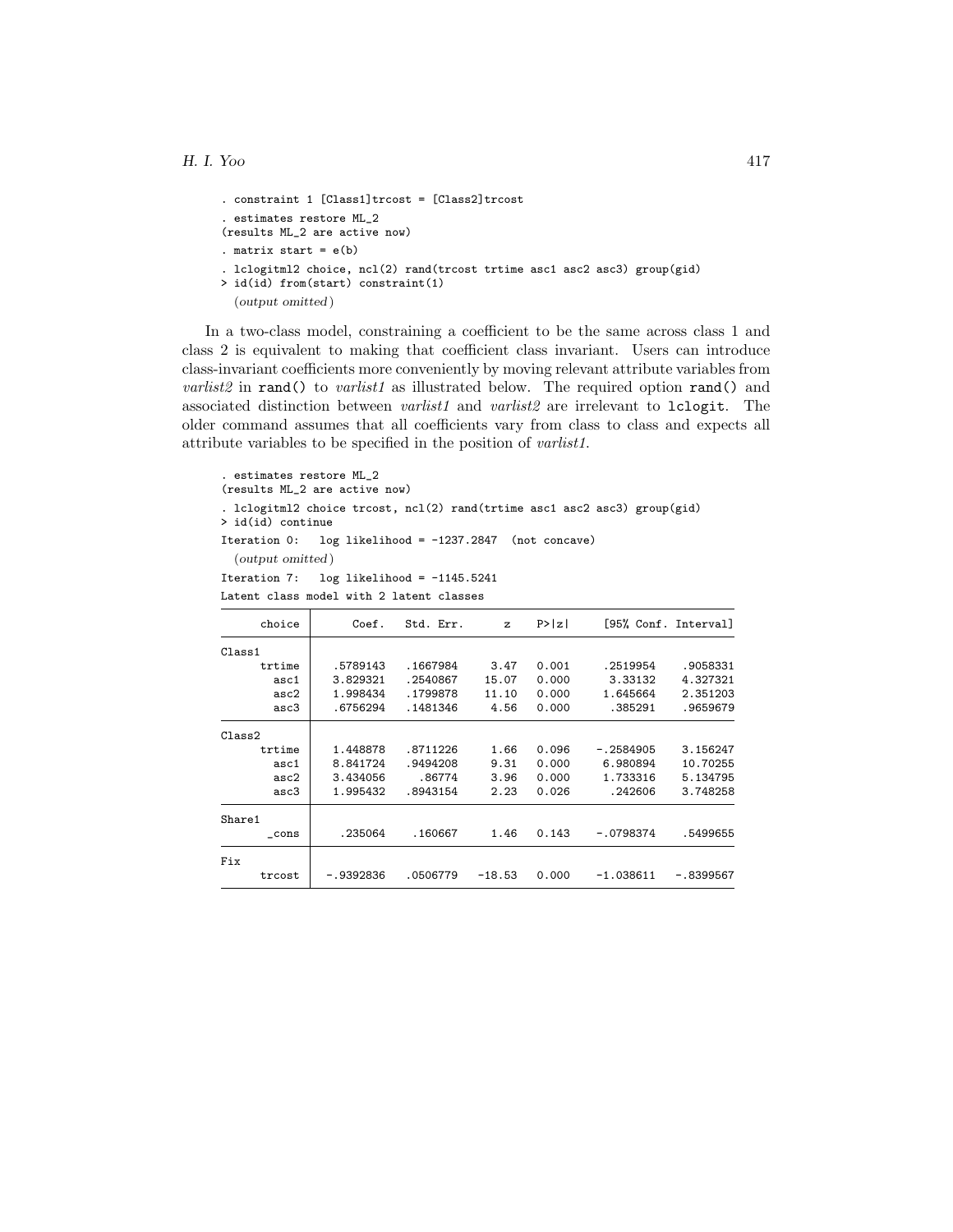The EM algorithm used by lclogit2 fits an unconstrained model faster than a more parsimonious model that includes class-invariant coefficients or other types of between-class constraints on utility coefficients (Fiebig and Yoo  $2019$ ).<sup>[11](#page-14-0)</sup> As usual, the ml maximize techniques used by lclogitml2 tend to fit constrained models faster than unconstrained models, and users may therefore consider the sequence of estimation runs above as the default approach: using lclogit2 to fit an unconstrained model and then feeding the unconstrained estimates as starting values to lclogitml2, which imposes desired constraints. When the constrained maximum is far away from the unconstrained maximum, the default approach may result in convergence failure. In such cases, users may let lclogit2 impose the constraints despite the resulting slowdown and exploit the EM algorithm's numerical stability to locate the constrained maximum.

The new lclogit2 and lclogitml2 commands take advantage of Mata and can reduce computer run times considerably relative to their predecessors, especially when there are many estimated parameters. On a Windows 10 laptop with Intel i5-8250U CPU and 16 GB RAM, for example, the new commands can fit the unconstrained two-class model above almost twice as quickly as their predecessors: the lclogit2 run achieves convergence in about 11 seconds, and the subsequent lclogitml2 run in 9 seconds, whereas the equivalent lclogit and lclogitml runs take about 24 and 17 seconds, respectively. The run-time difference becomes more perceptible when the number of classes is increased to 3: the lclogit2 and lclogitml2 runs take about 75 and 30 seconds, whereas the lclogit and lclogitml runs take about 160 and 70 seconds. Of course, using Mata does not alter the fact that fitting a finite mixture model like LCL is a computer-intensive task. Lologit2 and lologitml2 estimation runs in authentic applications (as opposed to the present application using an example dataset) may still take several hours, if not days, of computer time.<sup>[12](#page-14-1)</sup>

### 6 Applications to other types of logit models

As explained by [Cameron and Trivedi](#page-19-5) [\(2005,](#page-19-5) 498) and reiterated by [Yan and Yoo](#page-20-9) [\(2019\)](#page-20-9), the conditional logit (clogit in Stata) formula inside the big parentheses of [\(1\)](#page-3-0) nests binary logit (logit) and multinomial logit (mlogit) formulas as special cases. Thus,

<span id="page-14-0"></span><sup>11.</sup> The EM algorithm fits an unconstrained model by fitting  $C$  separate clogit models to compute parameters  $\beta_1, \beta_2, \ldots, \beta_C$ . This class-by-class estimation approach, however, becomes no longer viable when some constraints apply between different classes. For example, whenever there is at least one class-invariant coefficient, the EM algorithm must carry out a computationally demanding task of estimating all C utility coefficient vectors simultaneously. [Train](#page-20-6) [\(2009,](#page-20-6) 308) reports a similar drawback of the Bayesian procedure for fitting mixed logit models; the procedure achieves convergence much faster when the model involves only random coefficients than when it involves a combination of random and nonrandom coefficients.

<span id="page-14-1"></span><sup>12.</sup> [Doiron and Yoo](#page-19-4) [\(2020\)](#page-19-4) report a four-class latent class model for a sample of 234 individuals making choices in a collective total of 11,208 occasions. The model specification was more specialized than LCL because it incorporated a variant of LCL known as latent class heteroskedastic rank-ordered logit (LHROL) [\(Yoo and Doiron 2013\)](#page-20-7), but the estimation routine was based on essentially the same Mata codes as lclogit2 and lclogitml2. On a Windows 7 desktop with Intel i7-4790 CPU and 32 GB RAM, estimating 291 parameters of the four-class model took 21 hours at the EM algorithm step and an additional 110 hours at the subsequent gradient-based optimization step that used technique(nr).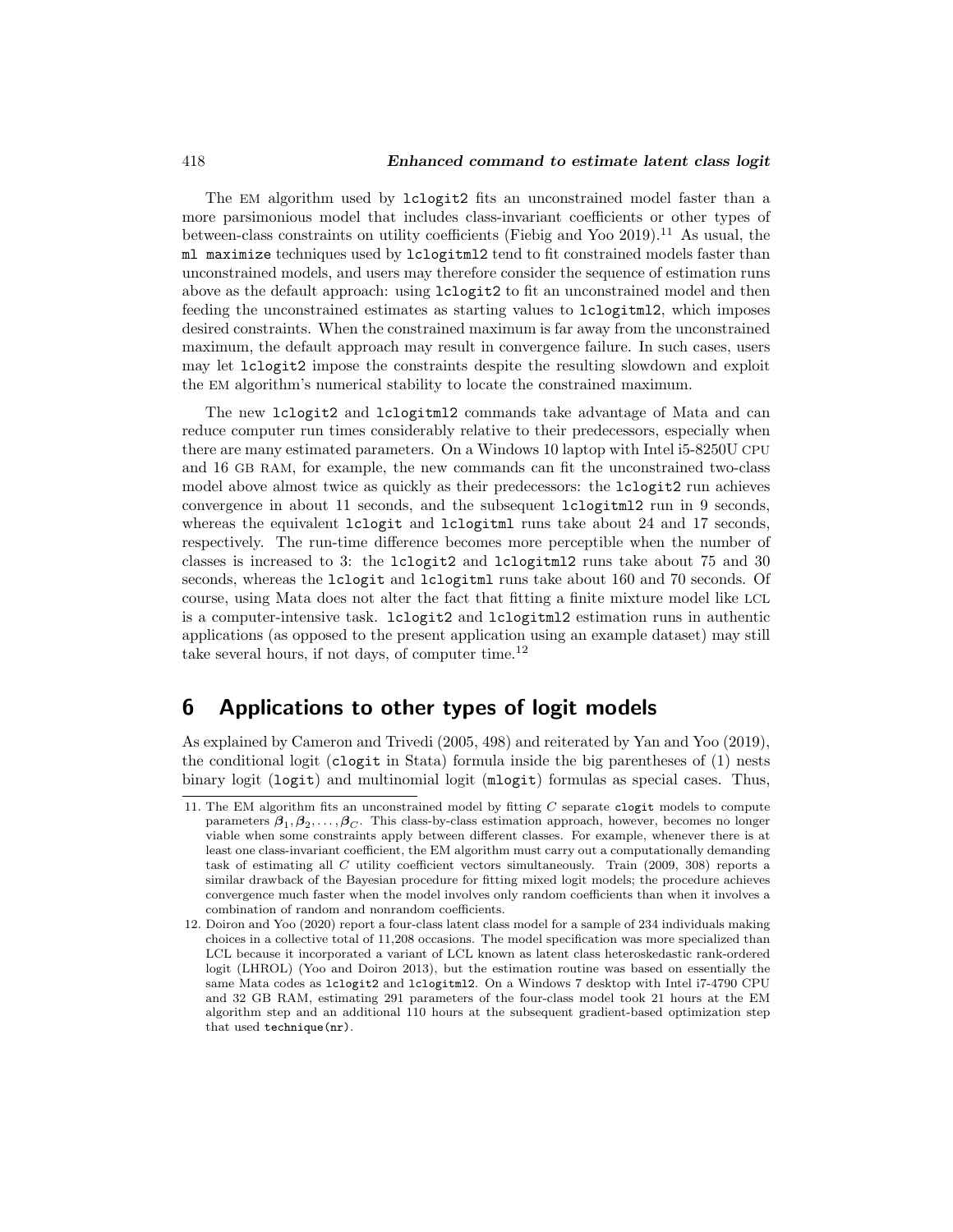in principle, users can use clogit to obtain the same estimation results as logit and mlogit. In practice, this requires reorganization of data beforehand. In the reshape command's vernacular, clogit requires that the data be in "long" form, with multiple rows per each group identified by  $\text{group}()$ , whereas logit and mlogit require that the data be in "wide" form, with one row per each group. [Adkins](#page-19-6) [\(2011\)](#page-19-6) provides a detailed Stata example showing how to reorganize logit and mlogit data for the clogit analysis, which he attributes to [Cameron and Trivedi](#page-19-7) [\(2010\)](#page-19-7).

lclogit2 and lclogitml2 can estimate latent class extensions of logit and mlogit once the data have been suitably reorganized in accordance with Adkins's [\(2011\)](#page-19-6) example. Stata 15 introduced a new command, fmm, that can fit latent class extensions of several baseline models, including logit and mlogit. [13](#page-15-0) For cross-sectional data  $(T = 1)$ , the latent class logit and mlogit models that lclogit2 and lclogitml2 fit are equivalent to what fmm fits. But fmm cannot fit models for panel data ( $T \geq 2$ ) that consider preference class membership as the decision maker's time-invariant characteristic, that is, models that assume that someone from class  $c$  has the utility coefficient vector of that class throughout all time periods or choice occasions.<sup>[14](#page-15-1)</sup> lclogit2 and lclogitml2 can fit such panel models once a variable identifying decision makers has been specified in the option id().

Some stated preference surveys ask the decision makers to rank order all alternatives from most to least preferred, instead of simply asking them to choose their most preferred alternative. A popular baseline model for analyzing rank-ordered data is the rank-ordered logit ( $\text{rologit}$ ) model.<sup>[15](#page-15-2)</sup> Suppose that the decision maker rank orders three different jobs described by salary, availability of on-site parking (1 for abundant and 0 for limited), and full-time contract status (1 for yes and 0 for no).<sup>[16](#page-15-3)</sup> The data organization example below satisfies rologit's requirements, and the dependent variable rank shows that the decision maker's most preferred job is job A ( $\text{rank} = 3$ ) and least preferred job is job B ( $\text{rank} = 1$ ), with job C coming in between ( $\text{rank} = 2$ ).<sup>[17](#page-15-4)</sup>

<span id="page-15-0"></span><sup>13.</sup> As of Stata 16, fmm cannot fit the LCL model, because it does not support clogit as a component model. But fmm supports another type of logit model known as ordered logit (ologit). clogit and ologit are nonnested models, albeit both of them nest logit as special cases: there is no data reorganization trick that allows users to apply clogit to replicate ologit results. Consequently, lclogit2 and lclogitml2 cannot estimate latent class extensions of ologit, whereas fmm can.

<span id="page-15-1"></span><sup>14.</sup> The assumption of time-invariant class membership parallels how unobserved individual heterogeneity is handled in continuous mixture models such as random-effects probit (xtprobit) and panel-data mixed logit (cmxtmixlogit). The latent dependent variable model for xtprobit assumes that the intercept randomly varies across decision makers but remains constant within a decision maker. The latent dependent variable model for cmxtmixlogit assumes that the utility coefficients randomly vary across decision makers but remain constant within a decision maker.

<span id="page-15-2"></span><sup>15.</sup> In Stata 16, rologit was renamed to cmrologit. Because of slight variations to the syntax diagrams, my discussion refers to rologit.

<span id="page-15-3"></span><sup>16.</sup> This example is motivated by [Yoo and Doiron](#page-20-7) [\(2013\)](#page-20-7) and [Doiron and Yoo](#page-19-4) [\(2020\)](#page-19-4), who analyze rank-ordered data on entry-level nursing jobs at Australian hospitals. In the actual data, each job is described by salary and 11 nonsalary attributes that include, inter alia, parking availability, full-time contract status, the hospital's reputation, and opportunities for professional development.

<span id="page-15-4"></span><sup>17.</sup> The default assumption of rologit is that a higher level of rank indicates a more preferred alternative.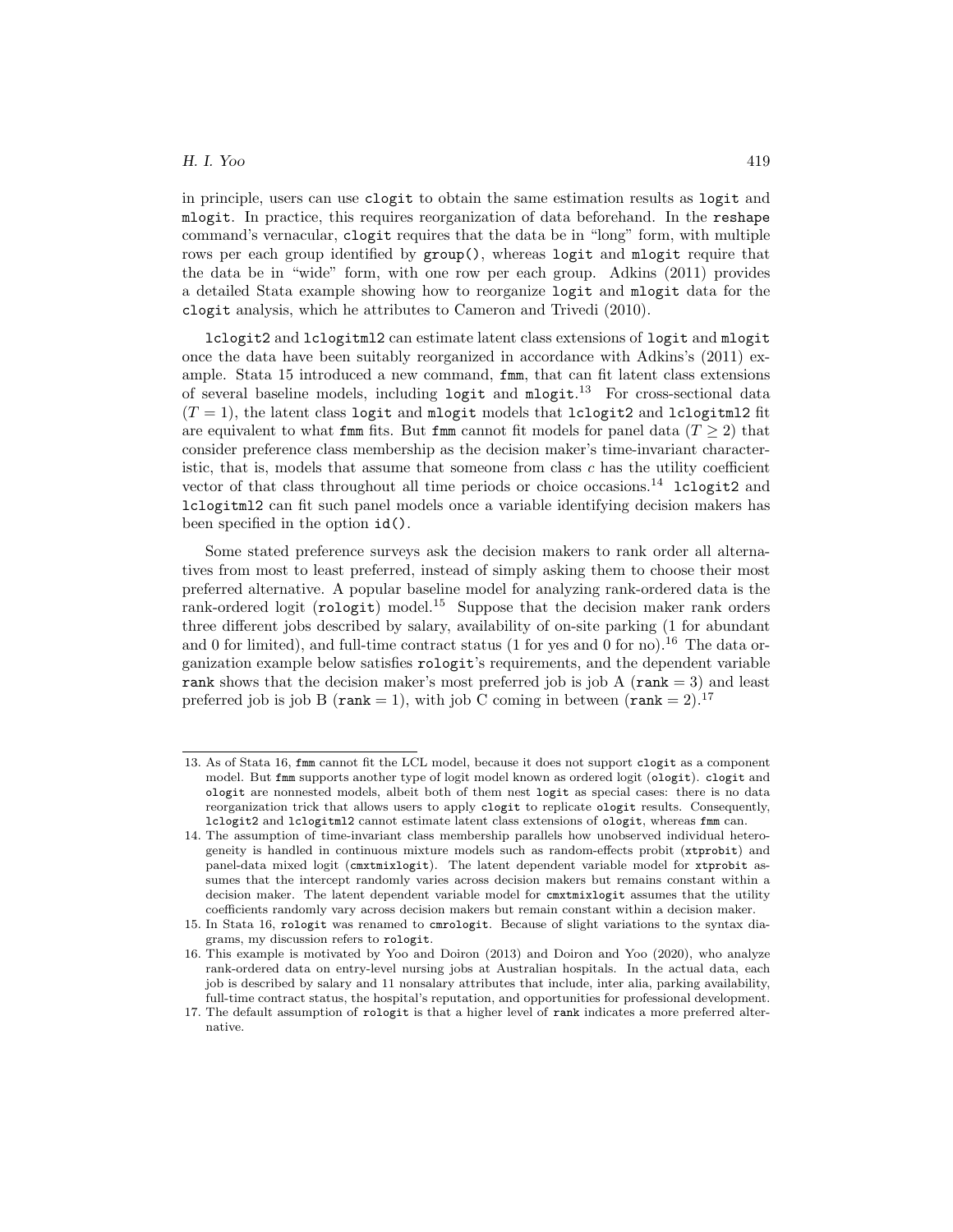|    | group | rank | job                 | salary | parking | fulltime |
|----|-------|------|---------------------|--------|---------|----------|
|    |       | 3    | $[1]$ A             | 1500   |         |          |
| 2. |       |      | $\lceil 2 \rceil$ B | 2500   |         |          |
| 3. |       |      | Г31 C               | 2000   |         |          |

As [Train](#page-20-6) [\(2009,](#page-20-6) 156–158) points out, rologit is so closely related to clogit that users may apply clogit to replicate rologit, and users may apply the extensions of clogit such as mixlogit to estimate the corresponding extensions of rologit. It follows that users can use lclogit2 and lclogitml2 to fit what [Yoo and Doiron](#page-20-7) [\(2013\)](#page-20-7) call the latent class rank-ordered logit model.[18](#page-16-0) This requires that the rank-ordered data be reorganized in a way that allows clogit to replicate rologit. Under rologit, the probability of ranking job A, job C, and job B as best, second-best, and worst, respectively, is given by a product of two clogit probabilities: the probability of choosing job A from  $\{A, B, C\}$  and that of choosing job C from  $\{B, C\}$ .<sup>[19](#page-16-1)</sup> Therefore, in Train's vernacular, the rank-ordered data above can be "exploded" into data on two "pseudochoices", where the first pseudochoice is made from {A, B, C} and the second pseudochoice is made from {B, C}. The command block below explodes the rankordered data as suggested and displays the resulting pseudochoice data that satisfy the data organization requirements of clogit.

```
. generate choice = [rank == 3]. expand 2, generate(sbest)
(3 observations created)
. drop if rank == 3 & sbest == 1(1 observation deleted)
. replace choice = [rank == 2] if sbest == 1
(1 real change made)
. egen gid = group(group sbest)
```
. list, sepby(group)

<span id="page-16-0"></span><sup>18.</sup> [Yoo and Doiron](#page-20-7) [\(2013\)](#page-20-7) also describe a variant of latent class rank-ordered logit called LHROL, which accounts for the notion that decision makers may find it easier (or harder) to tell what their best alternative is than what their second-best alternative is. A command for estimating LHROL is available on the Canadian Journal of Economics website for [Doiron and Yoo](#page-19-4) [\(2020\)](#page-19-4). The command does not come with any help file, but it shares similar syntax diagrams with lclogit2 and lclogitml2.

<span id="page-16-1"></span><sup>19.</sup> In general, when there are J alternatives, a rologit probability is given by a product of  $J - 1$ clogit probabilities. The component clogit probabilities are the probability of choosing the best from all J alternatives; that of choosing the best from  $J-1$  alternatives excluding the best; that of choosing the best from  $J - 2$  alternatives excluding the first and second best; and so on.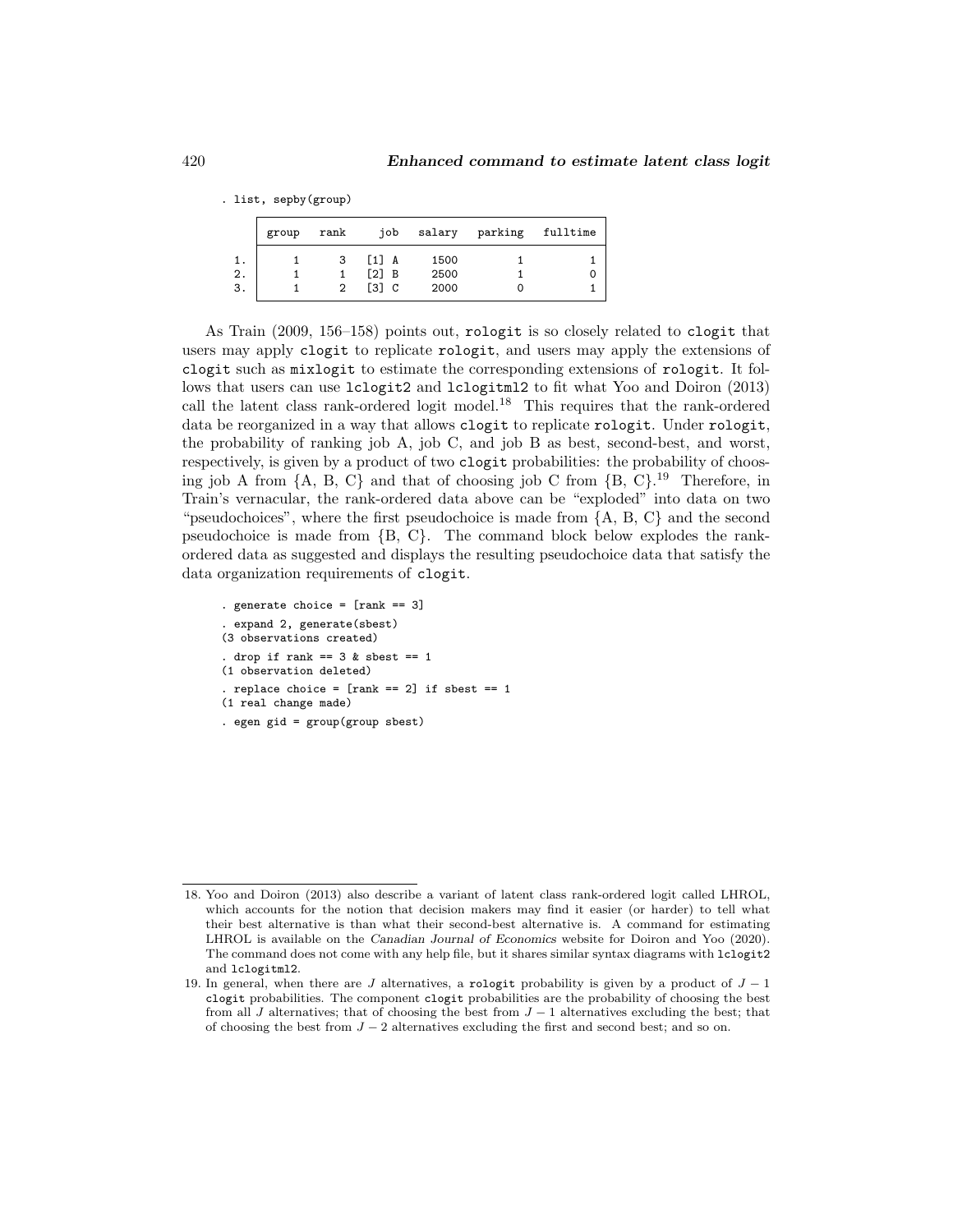|  | list, sepby(gid) |  |
|--|------------------|--|
|  |                  |  |

|    | group | rank           | job                                 | salary | parking | fulltime | choice   | sbest | gid |
|----|-------|----------------|-------------------------------------|--------|---------|----------|----------|-------|-----|
| 1. |       | 3              | $\begin{bmatrix} 1 \end{bmatrix}$ A | 1500   |         |          |          | 0     |     |
| 2. |       | 1              | [2] B                               | 2500   |         |          | $\Omega$ | 0     |     |
| 3. |       | $\overline{2}$ | [3] C                               | 2000   |         |          | 0        | 0     |     |
| 4. |       |                | $\lceil 2 \rceil$ B                 | 2500   |         |          | 0        |       | 2   |
| 5. |       | $\overline{2}$ | [3] C                               | 2000   |         |          |          |       | 2   |

Given several pseudochoice data blocks organized as above, clogit, which replicates rologit, must be executed with the option group(gid) so that Stata can correctly identify data rows to be used in evaluating each clogit probability. lclogit2 and lclogitml2 must be executed with the options  $group(gid)$  and  $id(group)$ , where the variable group in the option id() allows Stata to recognize that the utility coefficients remain invariant across all pseudochoice situations arising from the same choice situation. If more than one choice situation is observed per decision maker, id() can be altered to specify a variable that identifies individual decision makers instead.

There is a well-known variant of rank ordering known as best–worst scaling (BWS) [\(Louviere, Flynn, and Marley 2015\)](#page-20-10). In an "object case" BWS task, the decision maker examines a set of attributes, say, {salary, parking, contract type}, and states which of those attributes are the most important (best) and least important (worst) to his or her decision making. A popular baseline model for analyzing object case BWS data is the maximum-difference (max-diff) logit model. Once its psychological foundations are stripped away, the max-diff logit model is algebraically identical to clogit, meaning that users can apply lclogit2 and lclogitml2 to fit what [Yoo and Doiron](#page-20-7) [\(2013\)](#page-20-7) call the latent class max-diff logit model. Specifically, when there are  $K$  attributes, the max-diff logit model is algebraically identical to a clogit model defined over  $K\times (K-1)$ alternatives, where each alternative is a particular two-permutation of the  $K$  attributes, that is, a distinct candidate pair of the best and worst attributes. To facilitate the max-diff analysis, we may organize the BWS data for the three-attribute example as follows:

| list, sepby(group) |  |
|--------------------|--|
|--------------------|--|

|    | group |  | choice salary parking contract |  |
|----|-------|--|--------------------------------|--|
| 1. |       |  |                                |  |
| 2. |       |  |                                |  |
| З. |       |  |                                |  |
| 4. |       |  |                                |  |
| 5. |       |  |                                |  |
| 6. |       |  |                                |  |

In the present example, each data row describes one of the  $3 \times 2 = 6$  candidate best–worst pairs. An attribute takes a value of 1 in the row where it makes up the most important or "best" element of the pair and −1 where it makes up the least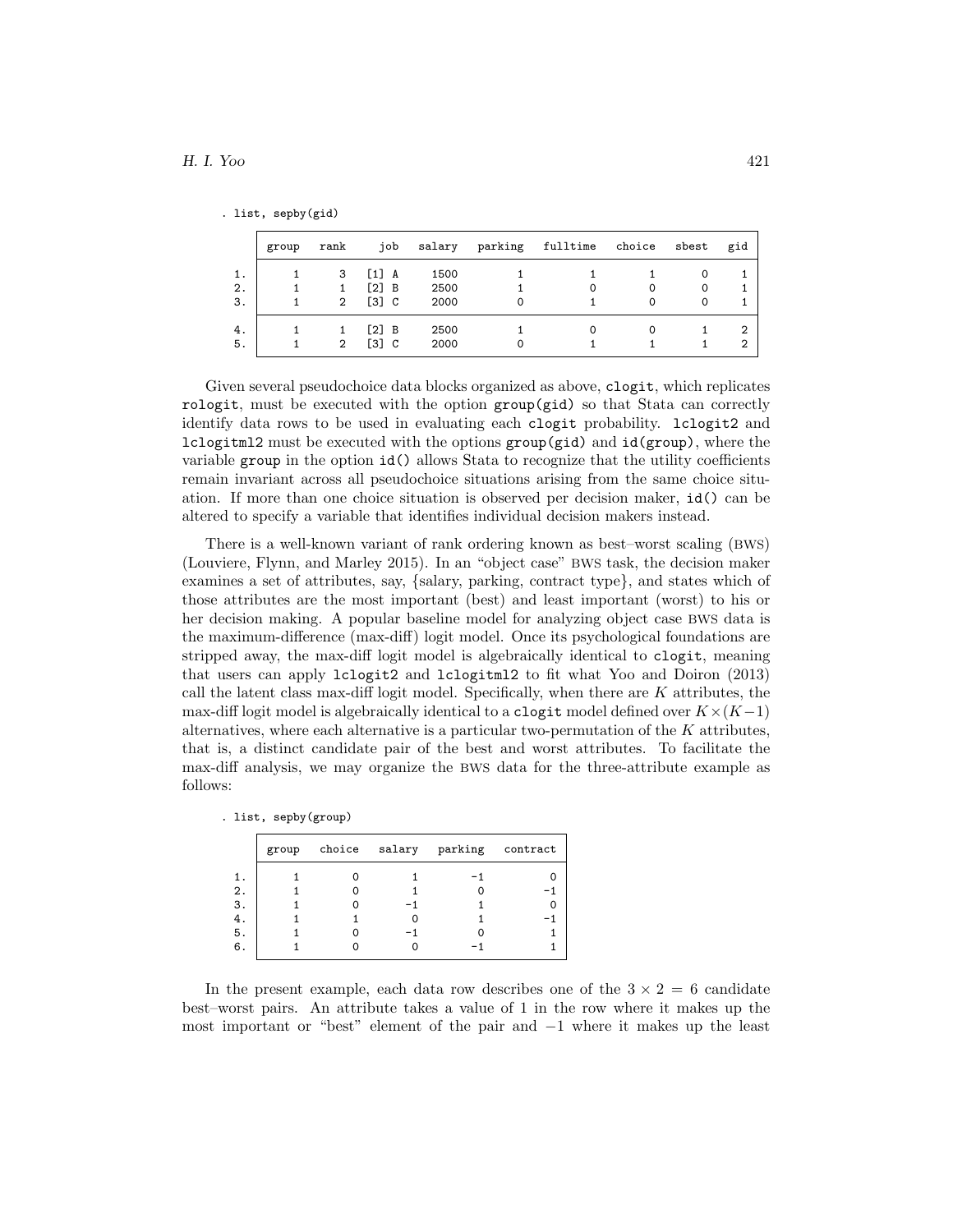important or "worst" element. The decision maker's BWS response appears in row 4, where the dependent variable choice takes a value of 1 and attributes parking and contract take values of 1 and  $-1$ , respectively; the decision maker has stated that parking is the best attribute and contract type the worst attribute. Given several BWS data blocks organized in this way, the max-diff logit model can be fit by running a clogit regression of choice on any  $K - 1 = 2$  out of the  $K = 3$  attributes, where one attribute is omitted to achieve identification and the option group(group) must be specified to identify choice situations. Loogit2 and Loogitml2 can be used to extend the baseline clogit model as usual. Note that the clogit index  $(x_{nji}\beta$  in section 2) for each row is now the best–worst utility difference of the pair that it describes, for example,  $\beta_{\text{parking}} - \beta_{\text{contrast}}$  in row 4. The term "maximum difference" refers to the assumption that the decision maker chooses the pair that maximizes the best–worst utility difference.

Another type of BWS known as "profile case" BWS is identical to the object case, except that each attribute in question is associated with a particular level descriptor. For example, the decision maker may examine and state the best and worst out of three attribute levels, {salary of \$2,000, limited on-site parking, part-time contract}. [20](#page-18-0) The max-diff logit model for this type of response is algebraically identical to clogit too, and the data can be organized similarly to the object case example. For a full example of how to organize profile case data, see the Canadian Journal of Economics website for [Doiron and Yoo](#page-19-4) [\(2020\)](#page-19-4).

lclogit2 and lclogitml2 assume that the LCL model has been specified in what [Train and Weeks](#page-20-11) [\(2005\)](#page-20-11) classify as the "preference space". Each estimated coefficient on an attribute is a utility coefficient, and lclogitwtp2 should be used to obtain the corresponding WTP measure. An alternative approach is to reparameterize the model in the "WTP space" by specifying the sample log likelihood directly as a function of the WTP measures. Hole's [\(2007c,](#page-20-2) [2015\)](#page-20-12) mixlogit and mixlogitwtp commands allow users to fit multivariate normal mixture logit models in the preference space and WTP space, respectively. The two commands lead to substantively different estimation results because, as explained by [Train and Weeks](#page-20-11) [\(2005\)](#page-20-11), multivariate normal utility coefficients do not imply multivariate normal WTP measures, and vice versa, unless the marginal utility of money is constant across all decision makers. $^{21}$  $^{21}$  $^{21}$ 

In the context of a finite or discrete mixture logit model, which LCL is, whether users fit the model in one space or another is less critical. As [Oviedo and Yoo](#page-20-5) [\(2017\)](#page-20-5) point out, the set of mass points in a discrete mixing distribution that maximizes the

<span id="page-18-0"></span><sup>20.</sup> [Yoo and Doiron](#page-20-7) [\(2013\)](#page-20-7) and [Doiron and Yoo](#page-19-4) [\(2020\)](#page-19-4) provide further information on identification and interpretation of the max-diff logit models' coefficients and their comparisons with the traditional clogit utility coefficients. Neither the max-diff logit model nor the BWS elicitation method is our own contribution, though I believe that empirical economists may find our exposition more accessible than other comparable sources. The statistical and data-collection methods originate from a series of articles by Louviere, Flynn, and Marley, which is referenced in their book [\(Louviere,](#page-20-10) [Flynn, and Marley 2015\)](#page-20-10).

<span id="page-18-1"></span><sup>21.</sup> A brief explanation for the difference between the preference space and WTP space results would be that a WTP measure is a ratio of two utility coefficients, and a ratio of two normal random variables is not a normal random variable.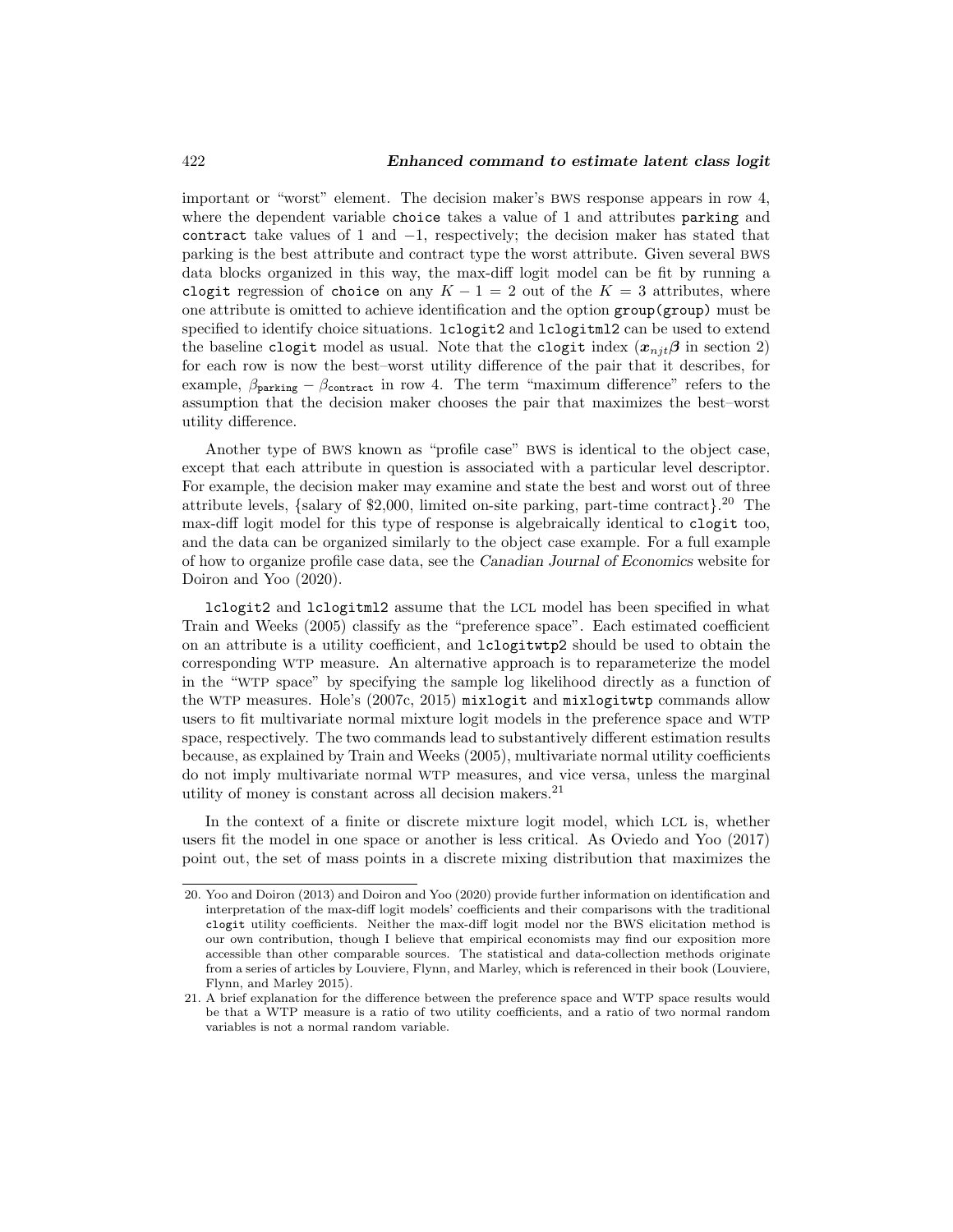sample log-likelihood function is invariant to whether the model is parameterized in the preference space or the WTP space. Therefore, the WTP measures derived from the utility coefficients (using lclogitwtp2) are the same as what users would have obtained if they reparameterized the model to fit the WTP measures directly.

## 7 Acknowledgments

I thank an anonymous reviewer for helpful comments and constructive suggestions. I also thank users of lclogit for their feedback on the older command.

## 8 Programs and supplemental materials

To install a snapshot of the corresponding software files as they existed at the time of publication of this article, type

```
. net sj 20-2<br>. net install st0601
                              (to install program files, if available)
. net get st0601 (to install ancillary files, if available)
```
# 9 References

- <span id="page-19-6"></span>Adkins, L. C. 2011. Alternative specific logit. [http: // www.learneconometrics.com /](http://www.learneconometrics.com/class/6243/notes/Alternative Specific Logit.pdf) [class / 6243 / notes /Alternative Specific Logit.pdf.](http://www.learneconometrics.com/class/6243/notes/Alternative Specific Logit.pdf)
- <span id="page-19-0"></span>Bhat, C. R. 1997. An endogenous segmentation mode choice model with an application to intercity travel. Transportation Science 31: 34–48. [https: //doi.org / 10.1287 / trsc.](https://doi.org/10.1287/trsc.31.1.34) [31.1.34.](https://doi.org/10.1287/trsc.31.1.34)
- <span id="page-19-5"></span>Cameron, A. C., and P. K. Trivedi. 2005. Microeconometrics: Methods and Applications. New York: Cambridge University Press.
- <span id="page-19-7"></span>. 2010. Microeconometrics Using Stata. Rev. ed. College Station, TX: Stata Press.
- <span id="page-19-3"></span>Doiron, D., and H. I. Yoo. 2017. Temporal stability of stated preferences: The case of junior nursing jobs. Health Economics 26: 802–809. [https: // doi.org / 10.1002 / hec.](https://doi.org/10.1002/hec.3350) [3350.](https://doi.org/10.1002/hec.3350)
	- . 2020. Stated preferences over job characteristics: A panel study. Canadian Journal of Economics 53: 43–82. [https: // doi.org / 10.1111 / caje.12431.](https://doi.org/10.1111/caje.12431)
- <span id="page-19-4"></span><span id="page-19-1"></span>Fiebig, D. G., and H. I. Yoo. 2019. Econometrics of stated preferences. In The Oxford Encyclopedia of Health Economics, ed. A. M. Jones. Oxford: Oxford University Press. https://doi.org/10.1093/acrefore/9780190625979.013.92.
- <span id="page-19-2"></span>Hole, A. R. 2007a. wtp: Stata module to estimate confidence intervals for willingness to pay measures. Statistical Software Components S456808, Department of Economics, Boston College. [https: //ideas.repec.org / c / boc / bocode / s456808.html.](https://ideas.repec.org/c/boc/bocode/s456808.html)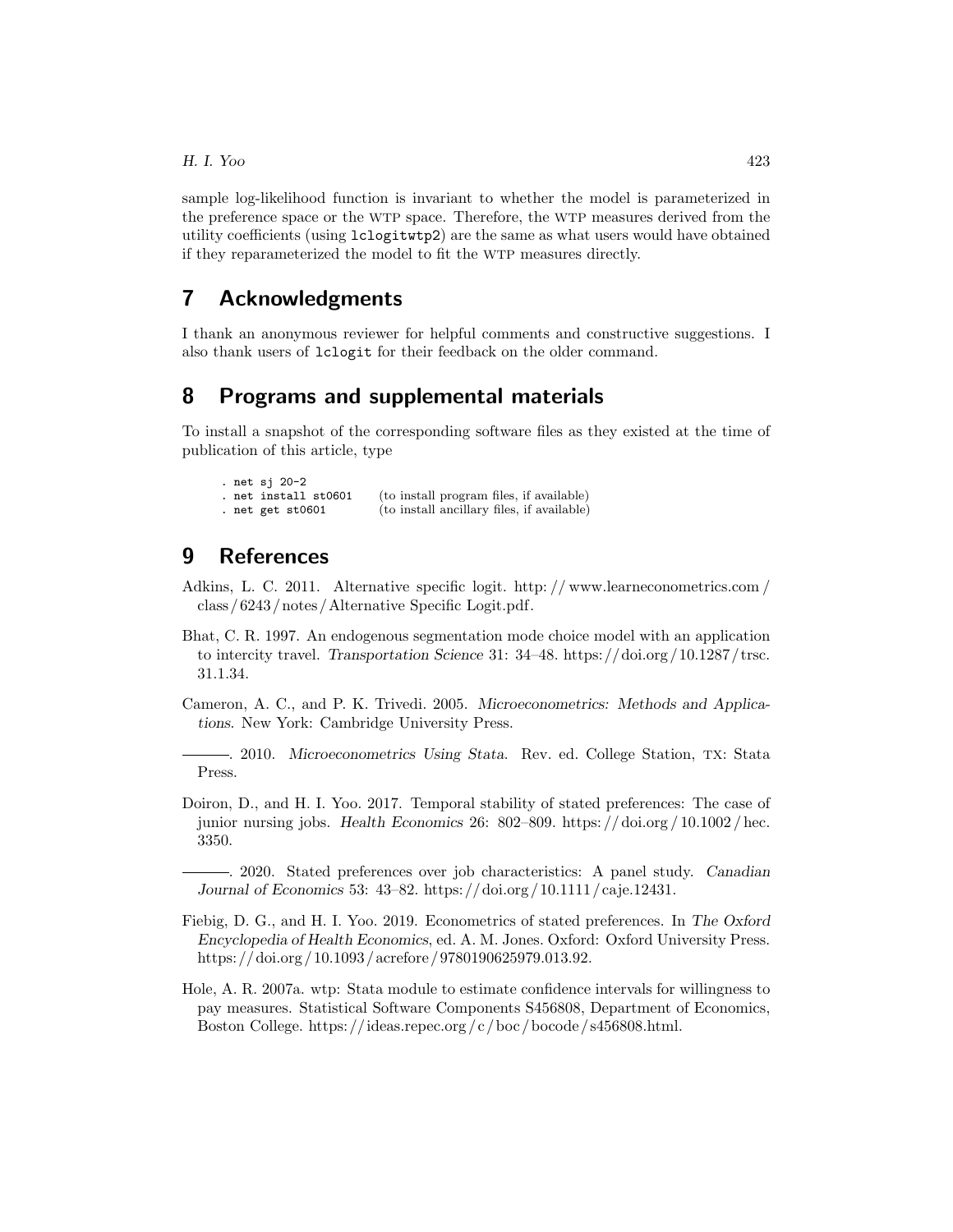<span id="page-20-8"></span>. 2007b. A comparison of approaches to estimating confidence intervals for willingness to pay measures. Health Economics 16: 827–840. [https: // doi.org / 10.1002 /](https://doi.org/10.1002/hec.1197) [hec.1197.](https://doi.org/10.1002/hec.1197)

<span id="page-20-2"></span><sup>2007</sup>. Fitting mixed logit models by using maximum simulated likelihood. Stata Journal 7: 388–401. [https: // doi.org / 10.1177 / 1536867X0700700306.](https://doi.org/10.1177/1536867X0700700306)

<span id="page-20-12"></span>. 2015. mixlogitwtp: Stata module to estimate mixed logit models in WTP space. Statistical Software Components S458037, Department of Economics, Boston College. [https: //ideas.repec.org / c / boc / bocode / s458037.html.](https://ideas.repec.org/c/boc/bocode/s458037.html)

- <span id="page-20-10"></span>Louviere, J. J., T. N. Flynn, and A. A. J. Marley. 2015. Best-Worst Scaling: Theory, Methods and Applications. Cambridge: Cambridge University Press.
- <span id="page-20-5"></span>Oviedo, J. L., and H. I. Yoo. 2017. A latent class nested logit model for rank-ordered data with application to cork oak reforestation. Environmental and Resource Economics 68: 1021–1051. [https: // doi.org / 10.1007 / s10640-016-0058-7.](https://doi.org/10.1007/s10640-016-0058-7)
- <span id="page-20-0"></span>Pacifico, D., and H. I. Yoo. 2013. lclogit: A Stata command for fitting latent-class conditional logit models via the expectation-maximization algorithm. Stata Journal 13: 625–639. [https: // doi.org / 10.1177 / 1536867X1301300312.](https://doi.org/10.1177/1536867X1301300312)
- <span id="page-20-3"></span>Rabe-Hesketh, S., A. Skrondal, and A. Pickles. 2002. Reliable estimation of generalized linear mixed models using adaptive quadrature. Stata Journal 2: 1–21. [https: // doi.](https://doi.org/10.1177/1536867X0200200101) [org / 10.1177 / 1536867X0200200101.](https://doi.org/10.1177/1536867X0200200101)
- <span id="page-20-4"></span>Revelt, D., and K. Train. 1998. Mixed logit with repeated choices: Households' choices of appliance efficiency level. Review of Economics and Statistics 80: 647–657. [https:](https://doi.org/10.1162/003465398557735) [// doi.org / 10.1162 / 003465398557735.](https://doi.org/10.1162/003465398557735)
- <span id="page-20-11"></span>Train, K., and M. Weeks. 2005. Discrete choice models in preference space and willingness-to-pay space. In Applications of Simulation Methods in Environmental and Resource Economics, ed. R. Scarpa and A. Alberini, 1–16, 1–16. Dordrecht: Springer.
- <span id="page-20-1"></span>Train, K. E. 2008. EM algorithms for nonparametric estimation of mixing distributions. Journal of Choice Modelling 1: 40–69. [https: // doi.org / 10.1016 / S1755-5345\(13\)](https://doi.org/10.1016/S1755-5345(13)70022-8) [70022-8.](https://doi.org/10.1016/S1755-5345(13)70022-8)

<span id="page-20-6"></span>. 2009. Discrete Choice Methods with Simulation. 2nd ed. Cambridge: Cambridge University Press.

- <span id="page-20-9"></span>Yan, J., and H. I. Yoo. 2019. Semiparametric estimation of the random utility model with rank-ordered choice data. Journal of Econometrics 211: 414–438. https://doi. [org / 10.1016 / j.jeconom.2019.03.003.](https://doi.org/10.1016/j.jeconom.2019.03.003)
- <span id="page-20-7"></span>Yoo, H. I., and D. Doiron. 2013. The use of alternative preference elicitation methods in complex discrete choice experiments. Journal of Health Economics 32: 1166–1179. [https: // doi.org / 10.1016 / j.jhealeco.2013.09.009.](https://doi.org/10.1016/j.jhealeco.2013.09.009)